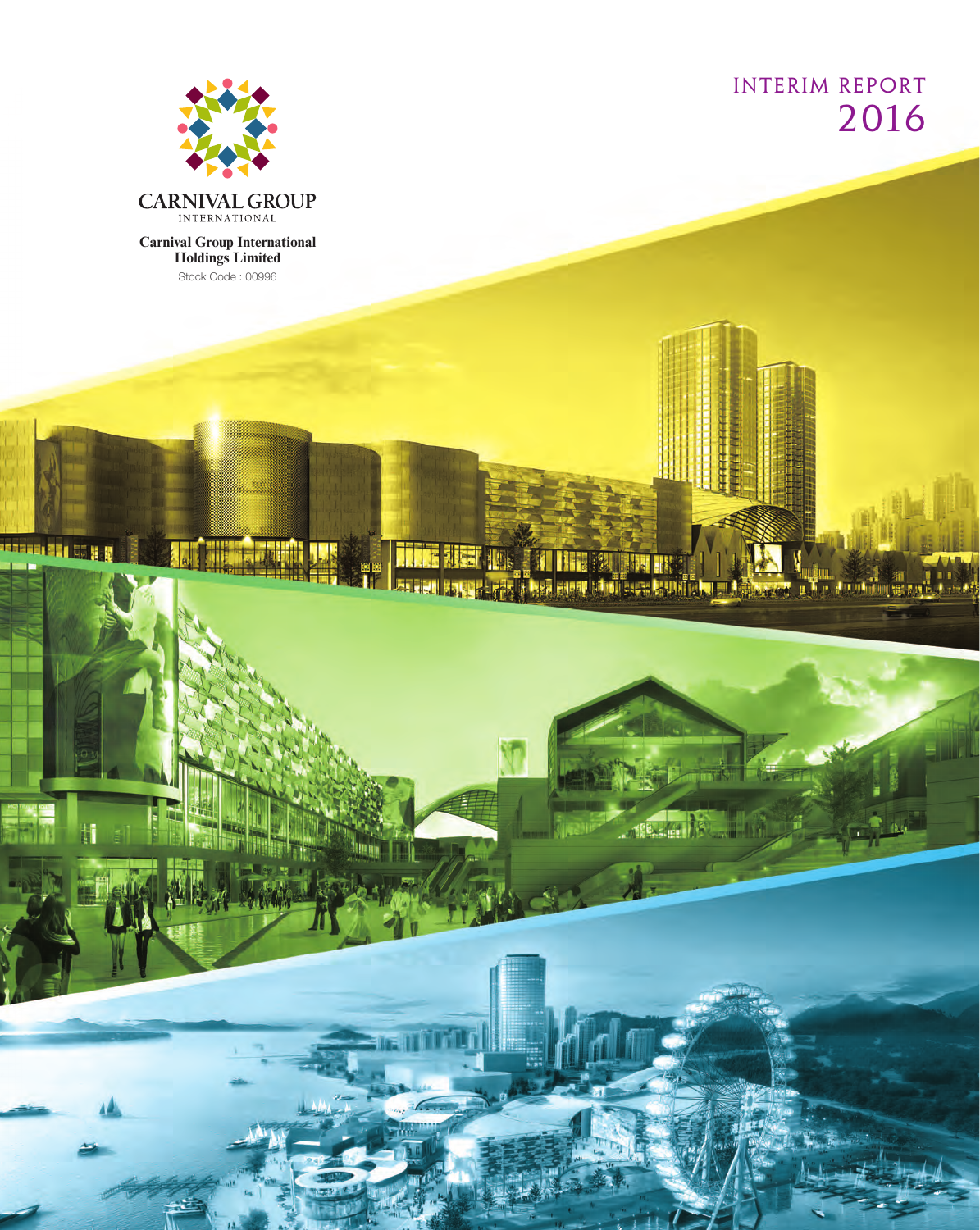# **CONTENTS**

| <b>CORPORATE INFORMATION</b>               | $\overline{2}$ |
|--------------------------------------------|----------------|
| CONDENSED CONSOLIDATED STATEMENT OF PROFIT |                |
| OR LOSS AND OTHER COMPREHENSIVE INCOME     | $\mathcal{E}$  |
| CONDENSED CONSOLIDATED STATEMENT OF        |                |
| <b>FINANCIAL POSITION</b>                  | 5              |
| CONDENSED CONSOLIDATED STATEMENT OF        |                |
| <b>CHANGES IN EQUITY</b>                   | 7              |
| CONDENSED CONSOLIDATED STATEMENT OF        |                |
| <b>CASH FLOWS</b>                          | 8              |
| NOTES TO THE CONDENSED CONSOLIDATED        |                |
| <b>FINANCIAL STATEMENTS</b>                | 9              |
| <b>REVIEW AND OUTLOOK</b>                  | 28             |
| <b>OTHER INFORMATION</b>                   | 32             |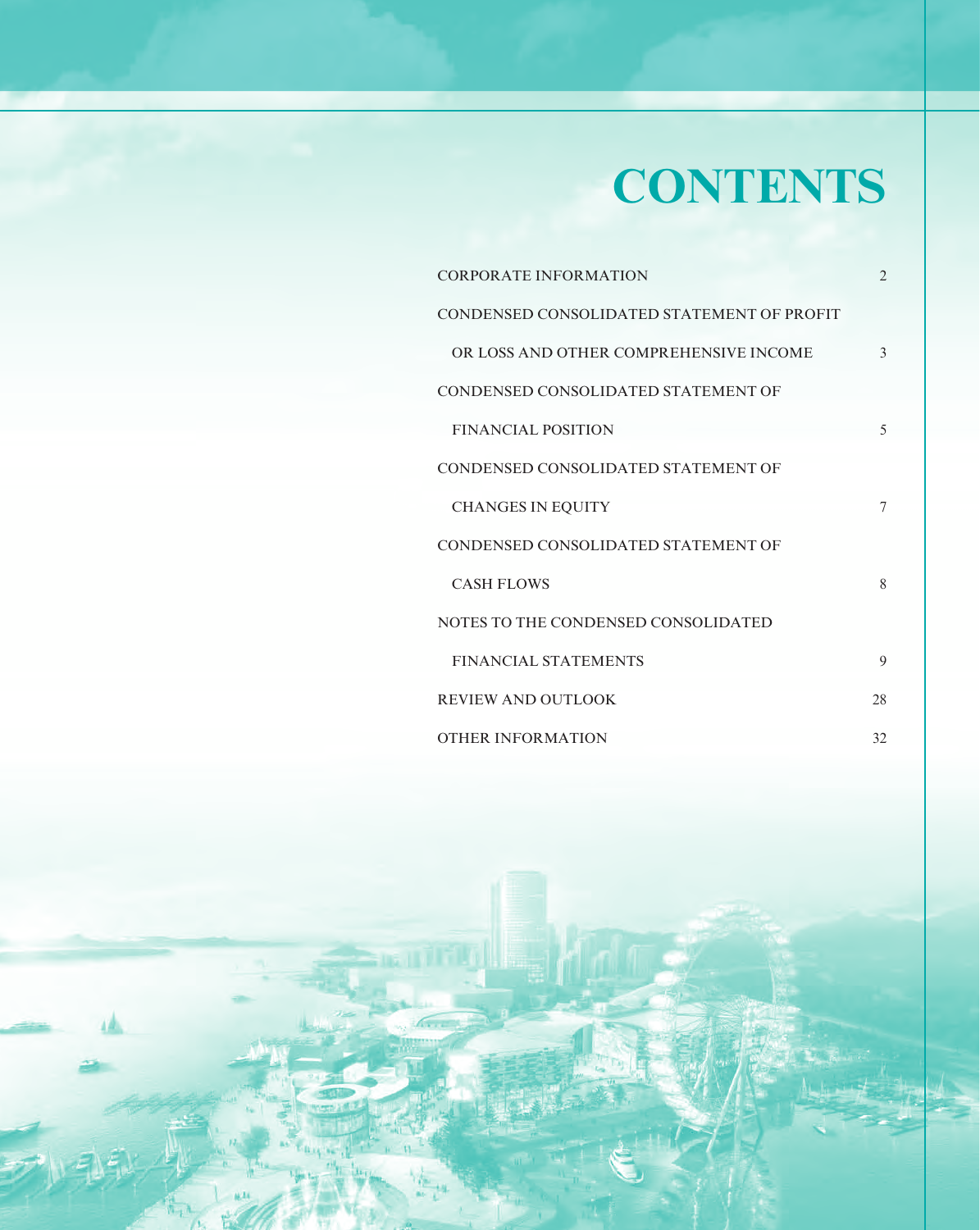# **Corporate Information**

#### BOARD OF DIRECTORS

#### Executive Directors

King Pak Fu *(Chairman and Chief Executive Officer)* Meng Cai Gong Xiao Cheng

#### Independent Non-Executive Directors

Chan Wai Cheung Admiral Lie Chi Wing Hu Gin Ing

#### AUDIT COMMITTEE

Chan Wai Cheung Admiral *(Chairman)* Lie Chi Wing Hu Gin Ing

#### REMUNERATION COMMITTEE

Chan Wai Cheung Admiral *(Chairman)* Lie Chi Wing Hu Gin Ing

### NOMINATION COMMITTEE

Chan Wai Cheung Admiral *(Chairman)* Hu Gin Ing Gong Xiao Cheng

### JOINT COMPANY SECRETARIES

Chan Yuen Ying Stella Li Jing

### AUTHORISED REPRESENTATIVES

King Pak Fu Chan Yuen Ying Stella Li Jing *(alternate)*

#### LEGAL ADVISORS

Minter Ellison Sidley Austin

#### AUDITORS

HLB Hodgson Impey Cheng Limited *Certified Public Accountants*

### REGISTERED OFFICE

Clarendon House, 2 Church Street Hamilton HM 11, Bermuda

#### HEAD OFFICE AND PRINCIPAL PLACE OF BUSINESS IN HONG KONG

Units 2003 & 2005, 20/F AIA Central 1 Connaught Road Central Hong Kong

#### PRINCIPAL SHARE REGISTRAR AND TRANSFER OFFICE

Codan Services Limited Clarendon House, 2 Church Street Hamilton HM 11, Bermuda

#### BRANCH SHARE REGISTRAR AND TRANSFER OFFICE IN HONG KONG

Tricor Standard Limited Level 22, Hopewell Centre 183 Queen's Road East Wanchai, Hong Kong

### PRINCIPAL BANKERS

China Minsheng Banking Corp. Ltd. Industrial Bank Co., Ltd. Ping An Bank Co., Ltd. The Bank of East Asia Limited

#### STOCK CODE

996

### **WEBSITE**

www.0996.com.hk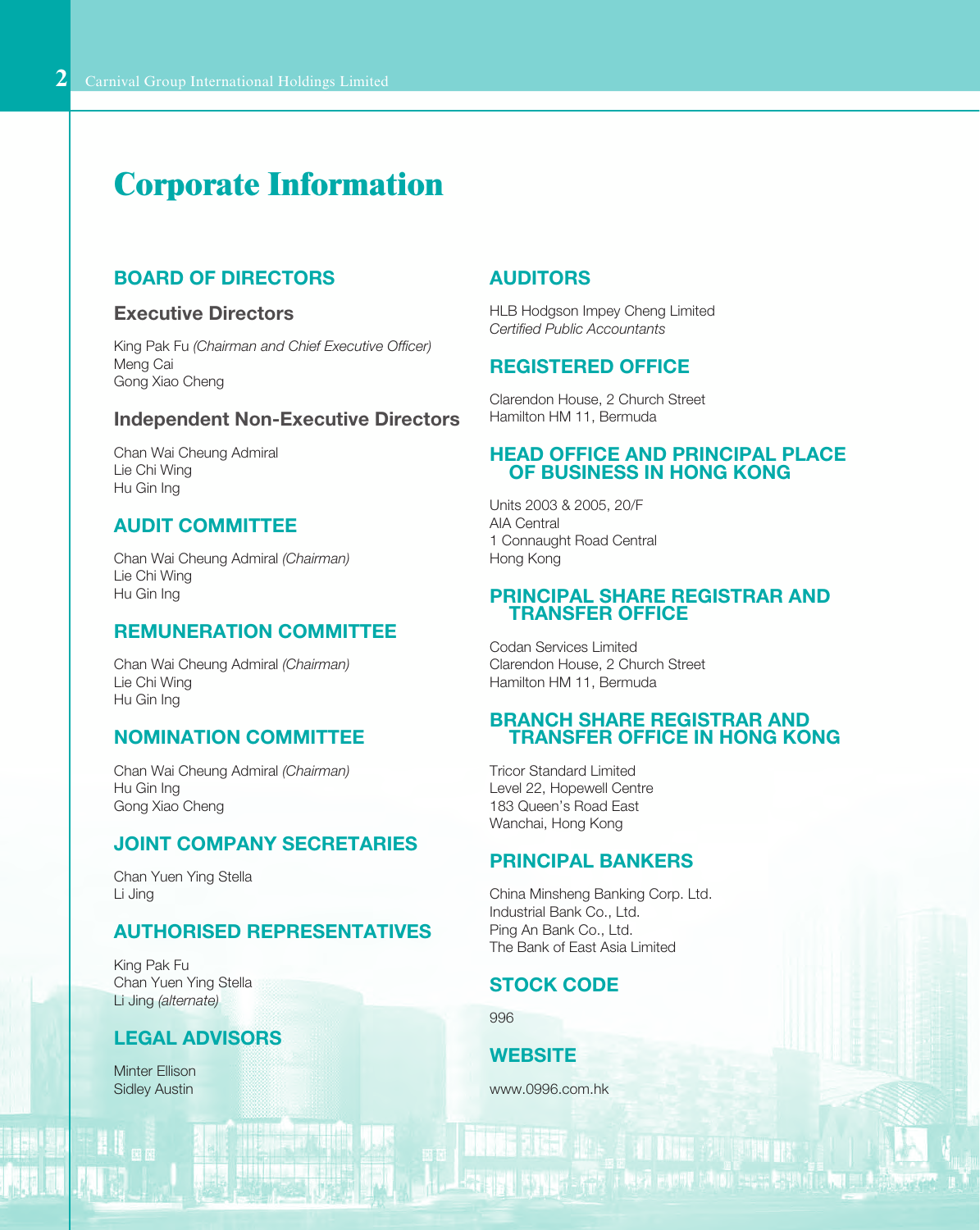# **Condensed Consolidated Statement of Profit or Loss and Other Comprehensive Income**

For the six months ended 30 June 2016

The board of directors (the "Board" or the "Directors") of Carnival Group International Holdings Limited (the "Company") presents the unaudited consolidated results of the Company and its subsidiaries (collectively referred as the "Group") for the six months ended 30 June 2016 together with the comparative figures for the corresponding period in 2015. The unaudited interim financial report has not been audited but has been reviewed by the Company's audit committee (the "Audit Committee").

|                                                                                                                                                                                                                                        |                | <b>Unaudited</b><br>Six months ended 30 June |                                             |  |
|----------------------------------------------------------------------------------------------------------------------------------------------------------------------------------------------------------------------------------------|----------------|----------------------------------------------|---------------------------------------------|--|
|                                                                                                                                                                                                                                        | <b>Notes</b>   | 2016<br><b>HK\$'000</b>                      | 2015<br>HK\$'000                            |  |
| Revenue<br>Cost of sales                                                                                                                                                                                                               | $\overline{4}$ | 520,770<br>(224, 325)                        | 504,200<br>(235, 564)                       |  |
| Gross profit<br>Other income<br>Selling and marketing expenses<br>Administrative expenses<br>Fair value change on financial liabilities at                                                                                             | 5              | 296,445<br>21,184<br>(260,007)<br>(201, 231) | 268,636<br>3,647<br>(15, 516)<br>(104, 652) |  |
| fair value through profit or loss<br>Finance costs<br>Share of loss of an associate                                                                                                                                                    | 6              | 1,377<br>(26, 355)<br>(1, 389)               | (76, 804)<br>(1, 845)                       |  |
| (Loss)/profit before tax<br>Income tax credit                                                                                                                                                                                          | $\overline{7}$ | (169, 976)<br>15,693                         | 73,466<br>9,859                             |  |
| (Loss)/profit for the period                                                                                                                                                                                                           | 8              | (154, 283)                                   | 83,325                                      |  |
| Other comprehensive (expense)/income, net of income tax<br>Items that may be reclassified subsequently to profit or loss:<br>Exchange differences on translating of foreign operations<br>Share of exchange difference of an associate |                | (154, 438)<br>(1,879)                        | 43,477<br>728                               |  |
| Other comprehensive (expense)/income<br>for the period, net of income tax                                                                                                                                                              |                | (156, 317)                                   | 44,205                                      |  |
| Total comprehensive (expense)/income for the period                                                                                                                                                                                    |                | (310,600)                                    | 127,530                                     |  |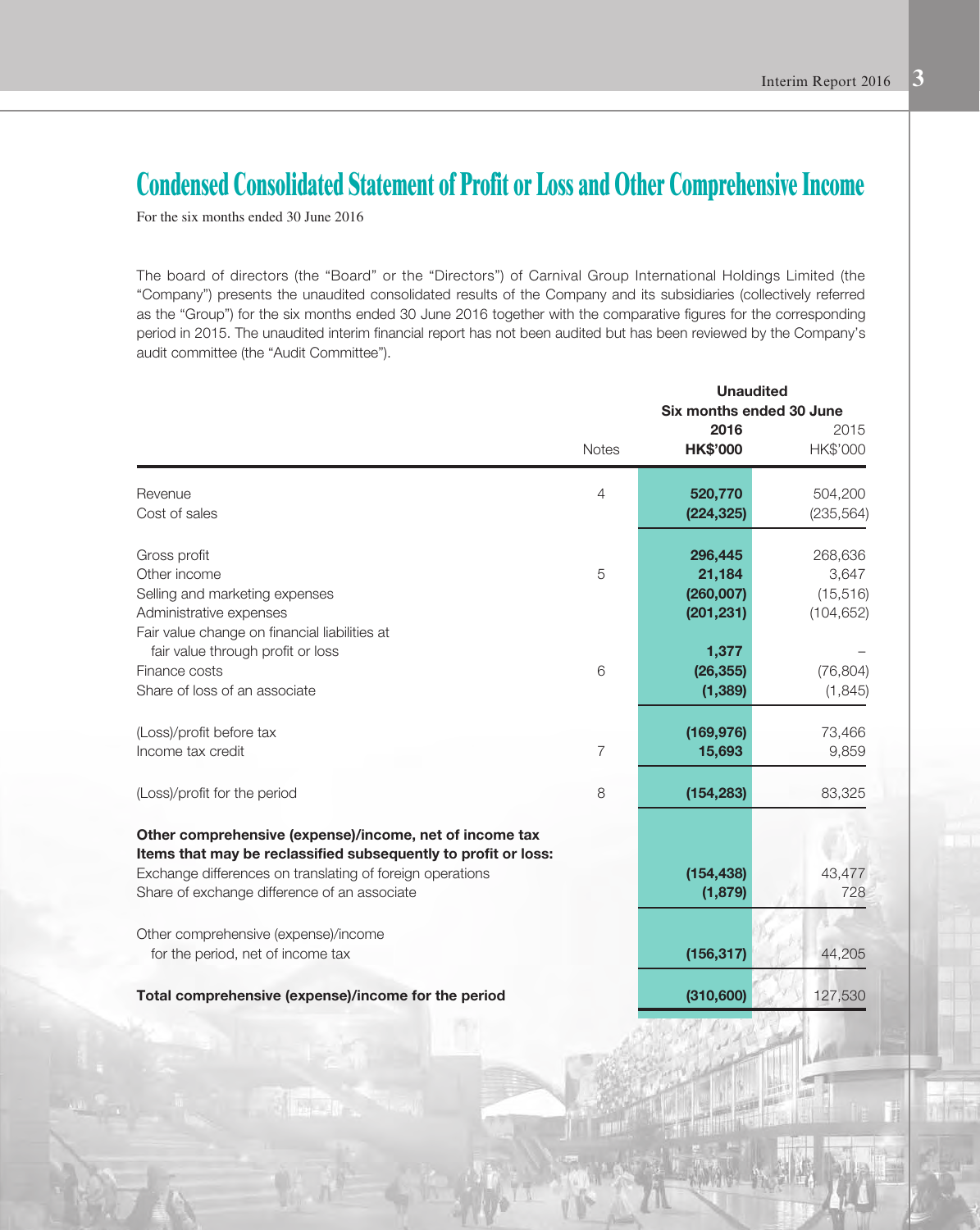# **Condensed Consolidated Statement of Profit or Loss and Other Comprehensive Income**

For the six months ended 30 June 2016

|                                                                         |             | <b>Unaudited</b><br>Six months ended 30 June |                  |  |
|-------------------------------------------------------------------------|-------------|----------------------------------------------|------------------|--|
|                                                                         | <b>Note</b> | 2016<br><b>HK\$'000</b>                      | 2015<br>HK\$'000 |  |
| (Loss)/profit for the period attributable to:                           |             |                                              |                  |  |
| Owners of the Company                                                   |             | (156, 406)                                   | 100,485          |  |
| Non-controlling interests                                               |             | 2,123                                        | (17, 160)        |  |
|                                                                         |             | (154, 283)                                   | 83,325           |  |
| Total comprehensive (expense)/income for<br>the period attributable to: |             |                                              |                  |  |
| Owners of the Company                                                   |             | (270, 864)                                   | 129,562          |  |
| Non-controlling interests                                               |             | (39, 736)                                    | (2,032)          |  |
|                                                                         |             | (310,600)                                    | 127,530          |  |
| (Loss)/earnings per share                                               |             |                                              |                  |  |
| - Basic and diluted (HK cents per share)                                | 10          | (1.048)                                      | 0.727            |  |
|                                                                         |             |                                              |                  |  |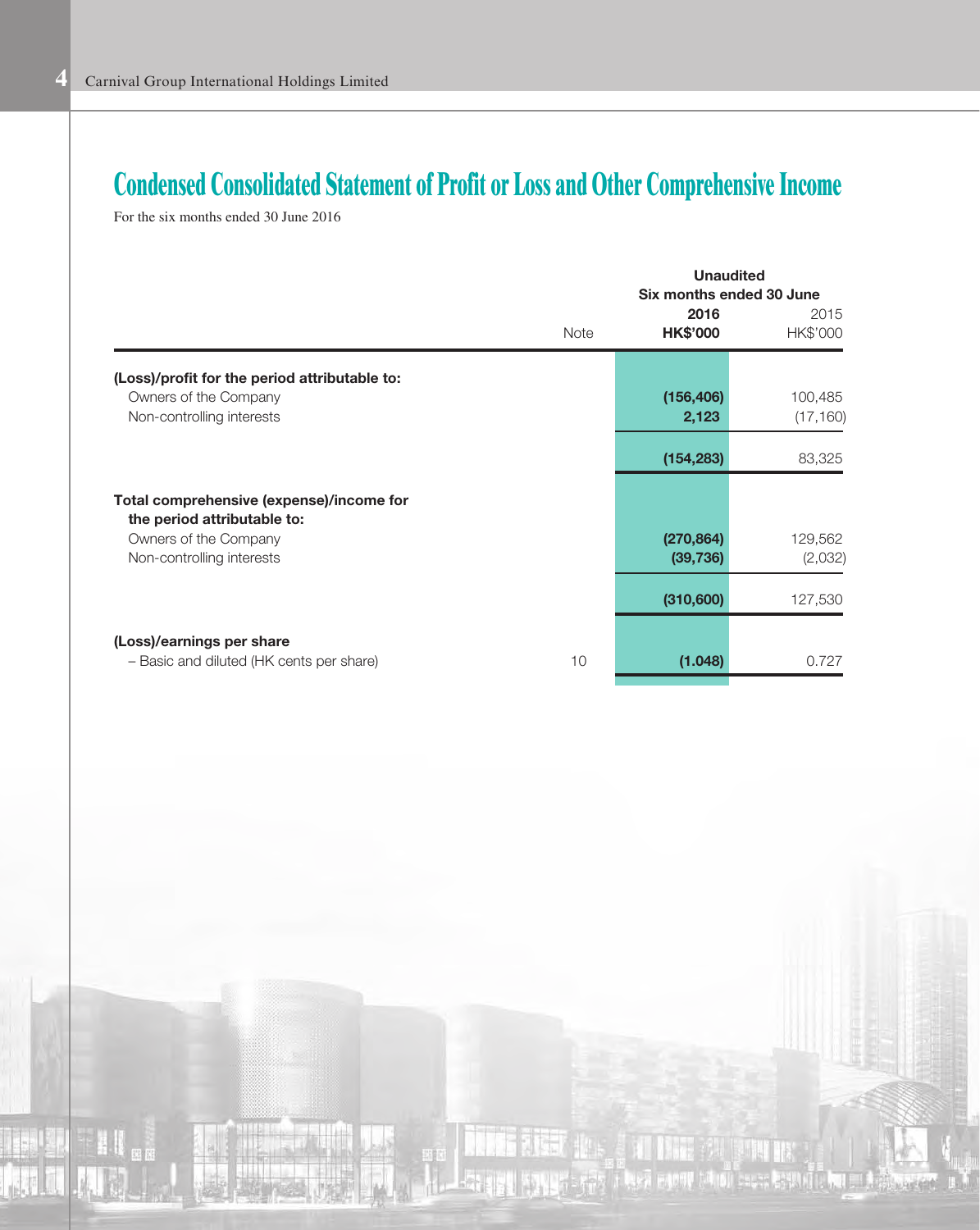# **Condensed Consolidated Statement of Financial Position**

As at 30 June 2016

|                                                                                                                                                                                                                                                                | <b>Notes</b>   | 30 June<br>2016<br><b>HK\$'000</b><br>(Unaudited)                       | 31 December<br>2015<br>HK\$'000<br>(Audited)                            |
|----------------------------------------------------------------------------------------------------------------------------------------------------------------------------------------------------------------------------------------------------------------|----------------|-------------------------------------------------------------------------|-------------------------------------------------------------------------|
| <b>Non-current assets</b><br>Property, plant and equipment<br>Investment properties<br>Interests in an associate<br>Long-term rental deposits<br>Other intangible assets<br>Goodwill<br>Deferred tax assets                                                    | 11<br>12<br>19 | 6,515,613<br>4,327,156<br>83,555<br>20,584<br>212,118<br>870,169        | 5,976,349<br>4,420,271<br>86,824<br>21,045<br>206,931<br>870,169<br>444 |
|                                                                                                                                                                                                                                                                |                | 12,029,195                                                              | 11,582,033                                                              |
| <b>Current assets</b><br>Inventories<br>Trade receivables<br>Prepayments, deposits and other receivables<br>Financial assets at fair value through profit or loss<br>Pledge bank deposits<br>Cash and cash equivalents                                         | 13<br>14<br>15 | 4,124,131<br>91,305<br>3,517,355<br>1,230,110<br>2,323,667<br>305,238   | 4,294,048<br>85,296<br>3,230,480<br>739,238<br>2,371,305<br>717,989     |
|                                                                                                                                                                                                                                                                |                | 11,591,806                                                              | 11,438,356                                                              |
| <b>Total assets</b>                                                                                                                                                                                                                                            |                | 23,621,001                                                              | 23,020,389                                                              |
| <b>Current liabilities</b><br>Trade payables<br>Deposits from customers<br>Accrued liabilities and other payables<br>Amounts due to non-controlling interests<br>Amounts due to related companies<br>Obligation under finance lease<br>Current tax liabilities | 16             | 1,415,792<br>1,725,522<br>637,676<br>103,222<br>10,390<br>328<br>34,760 | 1,756,995<br>1,489,697<br>563,858<br>60,076<br>16,890<br>323<br>39,868  |
| Borrowings - current portions<br>Provisions                                                                                                                                                                                                                    | 18             | 4,479,687<br>87,473                                                     | 4,217,140<br>89,433                                                     |
|                                                                                                                                                                                                                                                                |                | 8,494,850                                                               | 8,234,280                                                               |
| <b>Net current assets</b>                                                                                                                                                                                                                                      |                | 3,096,956                                                               | 3,204,076                                                               |
| <b>Total assets less current liabilities</b>                                                                                                                                                                                                                   |                | 15,126,151                                                              | 14,786,109                                                              |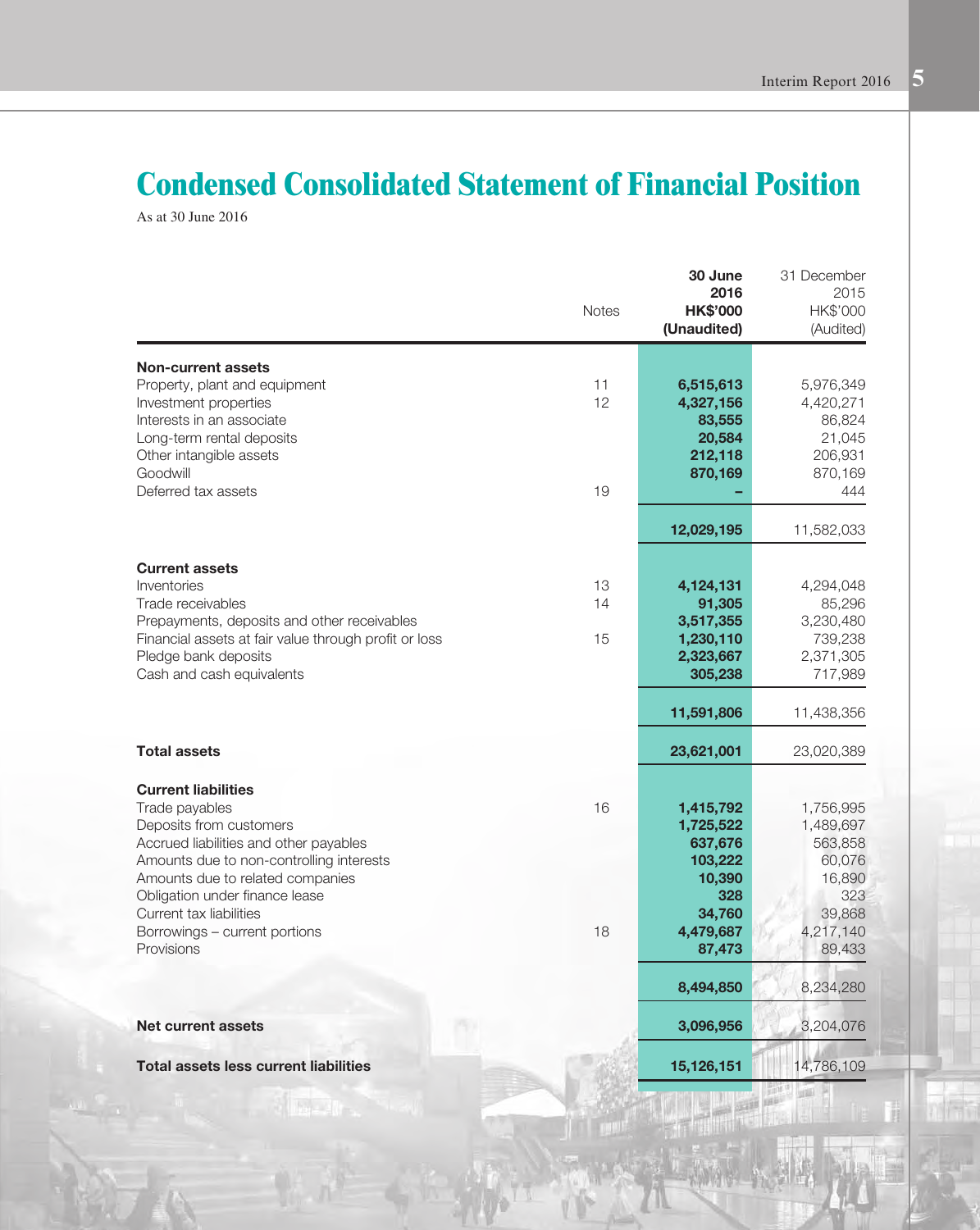# **Condensed Consolidated Statement of Financial Position**

As at 30 June 2016

| <b>Notes</b> | 30 June<br>2016<br><b>HK\$'000</b><br>(Unaudited) | 31 December<br>2015<br>HK\$'000<br>(Audited) |
|--------------|---------------------------------------------------|----------------------------------------------|
| 17           | 3,121,476                                         | 2,976,476                                    |
|              | 2,428,518                                         | 2,215,652                                    |
|              | 5,549,994<br>1,854,432                            | 5,192,128<br>1,894,168                       |
|              | 7,404,426                                         | 7,086,296                                    |
|              |                                                   |                                              |
|              | 74,900                                            | 80,786                                       |
|              | 86,403                                            | 89,533                                       |
|              |                                                   | 3,507,061                                    |
|              |                                                   | 681<br>1,529,191                             |
|              | 2,500,669                                         | 2,492,561                                    |
|              | 7,721,725                                         | 7,699,813                                    |
|              | 15,126,151                                        | 14,786,109                                   |
|              | 18<br>19                                          | 3,579,404<br>515<br>1,479,834                |

<u>NM AG</u>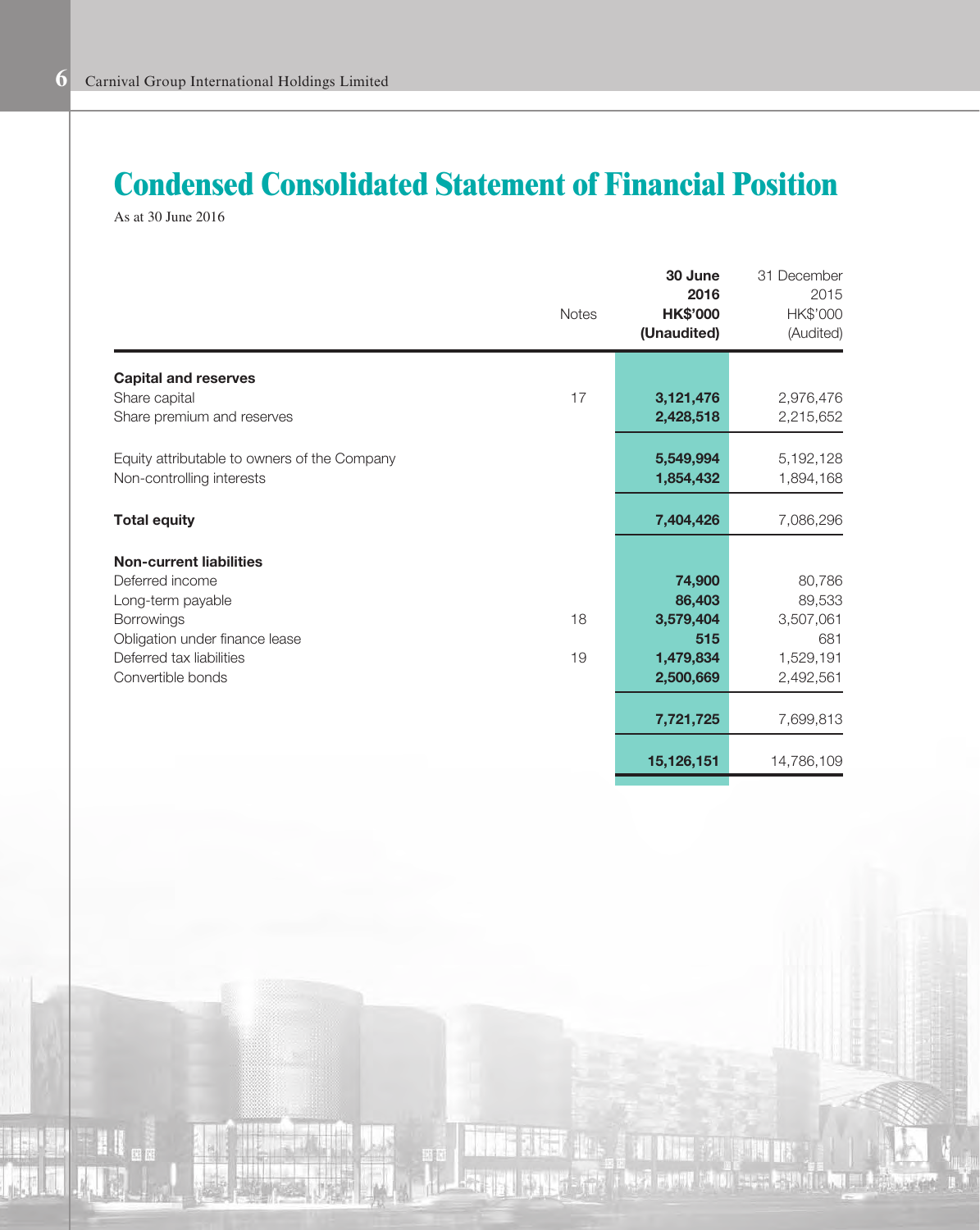# **Condensed Consolidated Statement of Changes in Equity**

For the six months ended 30 June 2016

| <b>Share</b>        |                                     |                                    | Convertible                         |                                |                                           |                                   |                               |                                      |                               |
|---------------------|-------------------------------------|------------------------------------|-------------------------------------|--------------------------------|-------------------------------------------|-----------------------------------|-------------------------------|--------------------------------------|-------------------------------|
|                     |                                     |                                    |                                     |                                | <b>Share</b>                              |                                   |                               | Non-                                 |                               |
| capital<br>HK\$'000 | <b>Share</b><br>premium<br>HK\$'000 | Contributed<br>surplus<br>HK\$'000 | bonds equity<br>reserve<br>HK\$'000 | options<br>reserve<br>HK\$'000 | <b>Translation</b><br>reserve<br>HK\$'000 | Accumulated<br>losses<br>HK\$'000 | Total<br>HK\$'000             | controlling<br>interests<br>HK\$'000 | Total<br>equity<br>HK\$'000   |
| 2,755,777           | 4,010,669                           | 9,404                              | 90,116                              | 27,487                         | 125,514                                   | (2,427,568)                       | 4,591,399                     | 2,022,304                            | 6,613,703                     |
|                     |                                     |                                    |                                     |                                |                                           | 100,485                           | 100,485                       | (17, 160)                            | 83,325                        |
|                     |                                     |                                    |                                     |                                | 29,077                                    |                                   | 29,077                        | 15,128                               | 44,205                        |
|                     |                                     |                                    |                                     |                                | 29,077                                    | 100,485                           | 129,562                       | (2,032)                              | 127,530                       |
| 72,000              | 453,600                             |                                    |                                     | 42,211<br>(3,995)<br>۳         |                                           |                                   | 42,211<br>(3,995)<br>525,600  |                                      | 42,211<br>(3,995)<br>525,600  |
| Ĭ.                  | (7, 575)                            |                                    |                                     | L,                             |                                           |                                   | (7,575)                       | $\overline{a}$                       | (7, 575)                      |
| 2,827,777           | 4,456,694                           | 9,404                              | 90,116                              | 65,703                         | 154,591                                   | (2,327,083)                       | 5,277,202                     | 2,020,272                            | 7,297,474                     |
| 2,976,476           | 4,573,491                           | 9,404                              | 35,970                              | 66,013                         | (162, 111)                                | (2,307,115)                       | 5,192,128                     | 1,894,168                            | 7,086,296                     |
|                     |                                     |                                    |                                     |                                |                                           | (156, 406)                        | (156, 406)                    | 2,123                                | (154, 283)                    |
|                     |                                     |                                    |                                     | $\overline{\phantom{0}}$       | (114, 458)                                |                                   | (114, 458)                    | (41, 859)                            | (156, 317)                    |
|                     |                                     |                                    |                                     |                                | (114, 458)                                | (156, 406)                        | (270, 864)                    | (39, 736)                            | (310,600)                     |
| 145,000             | 543,750                             |                                    |                                     | 5,177<br>(50, 919)<br>۳        |                                           |                                   | 5,177<br>(50, 919)<br>688,750 |                                      | 5,177<br>(50, 919)<br>688,750 |
|                     | (14, 278)                           |                                    |                                     |                                |                                           | $\overline{a}$                    | (14, 278)                     |                                      | (14, 278)                     |
| 3,121,476           | 5,102,963                           | 9,404                              | 35,970                              | 20,271                         | (276, 569)                                | (2,463,521)                       | 5,549,994                     | 1,854,432                            | 7,404,426                     |
|                     |                                     |                                    |                                     |                                |                                           |                                   |                               |                                      |                               |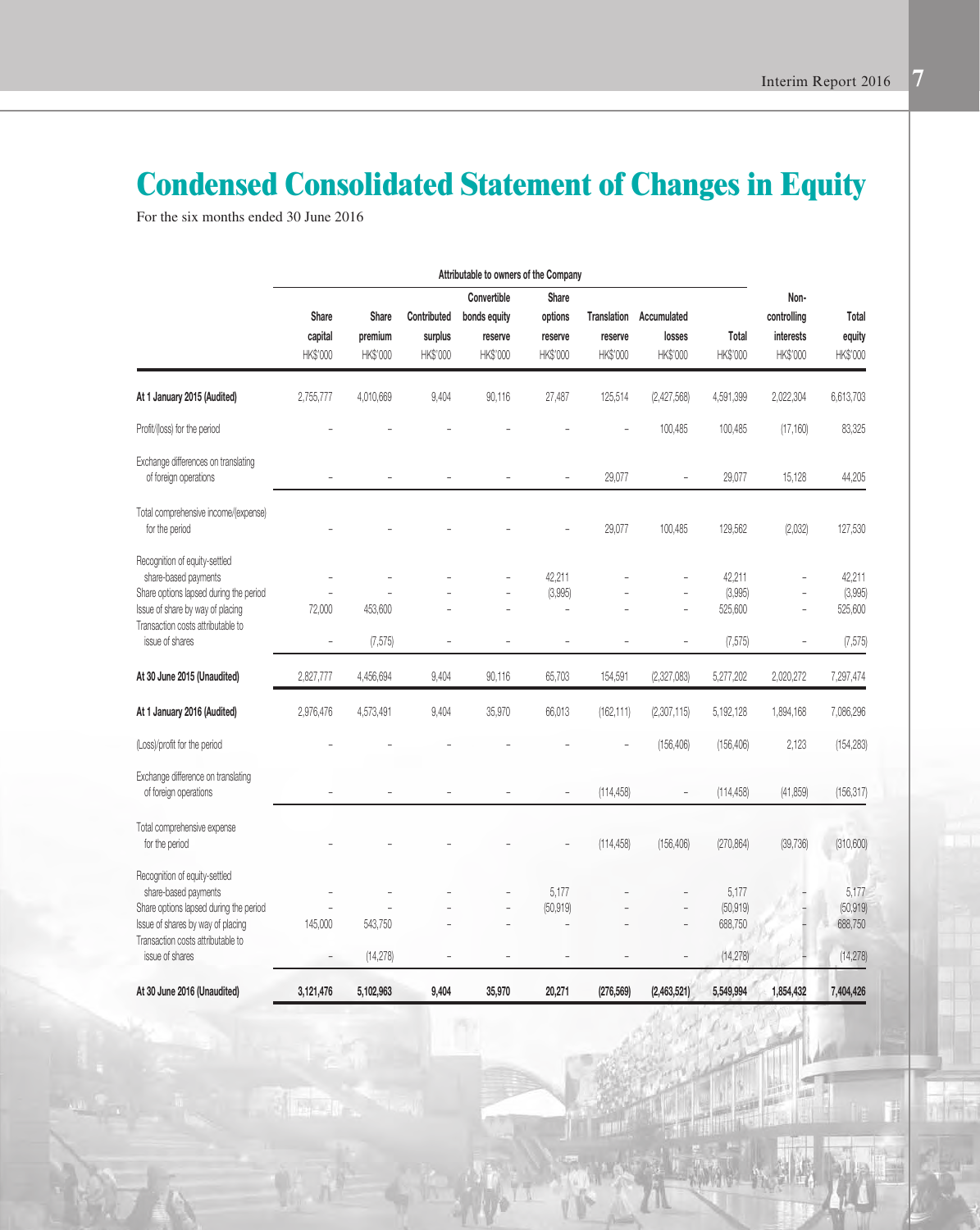# **Condensed Consolidated Statement of Cash Flows**

For the six months ended 30 June 2016

|                                                                                                                                 | <b>Unaudited</b><br>Six months ended 30 June |                                       |  |
|---------------------------------------------------------------------------------------------------------------------------------|----------------------------------------------|---------------------------------------|--|
|                                                                                                                                 | 2016<br><b>HK\$'000</b>                      | 2015<br>HK\$'000                      |  |
| Net cash used in operating activities<br>Net cash used in investing activities<br>Net cash generated from financing activities  | (835, 664)<br>(283,063)<br>712,285           | (789,968)<br>(1, 142, 386)<br>986.940 |  |
| Net decrease in cash and cash equivalents<br>Cash and cash equivalents at 1 January<br>Effects of foreign exchange rate changes | (406, 442)<br>717,989<br>(6, 309)            | (945, 414)<br>1,310,561<br>5.696      |  |
| Cash and cash equivalents at 30 June                                                                                            | 305,238                                      | 370,843                               |  |

# **1. 清洁 引起司**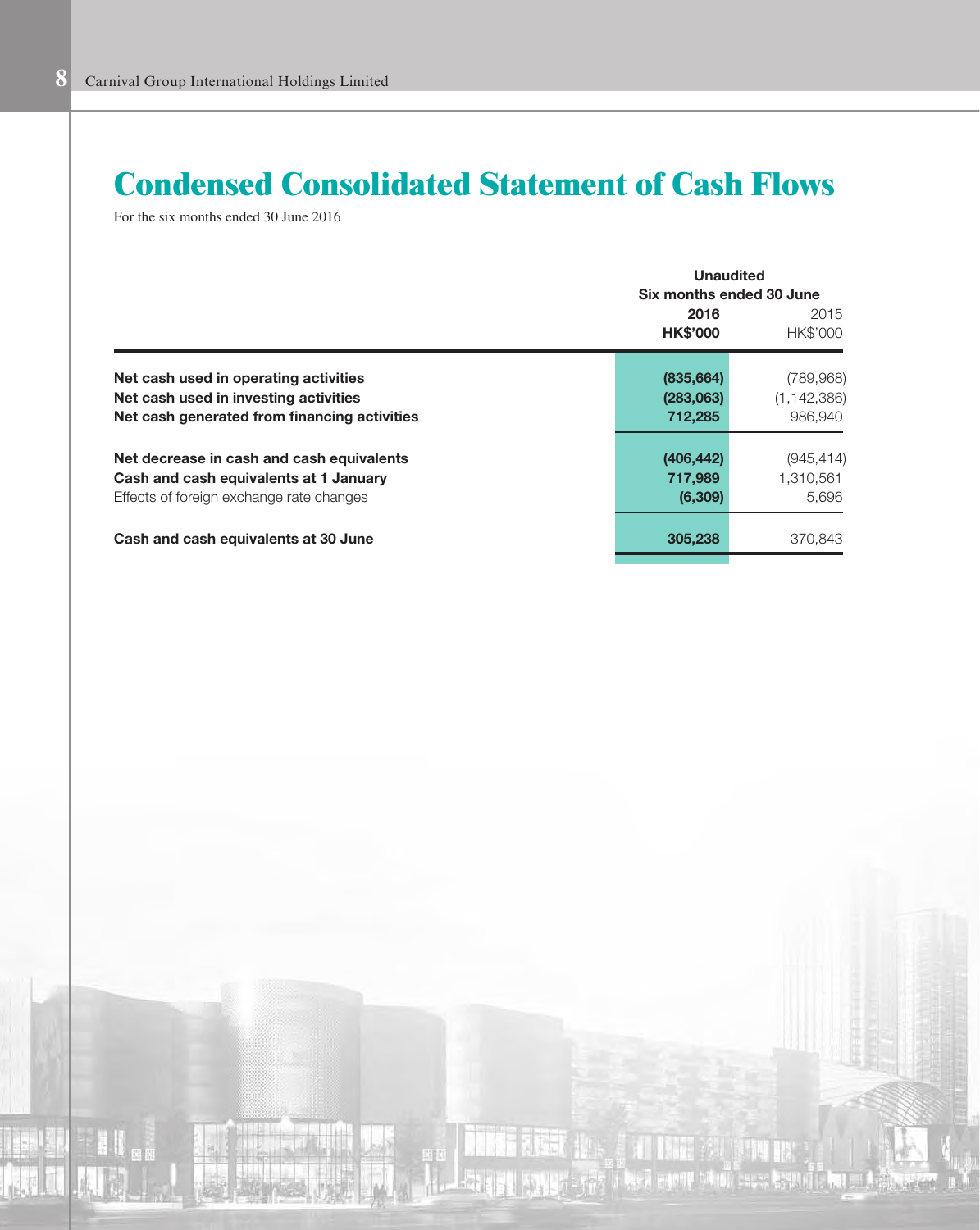For the six months ended 30 June 2016

### 1. GENERAL INFORMATION

Carnival Group International Holdings Limited (the "Company") was incorporated in Bermuda as an exempted company with limited liability and its shares are listed on the Main Board of The Stock Exchange of Hong Kong Limited (the "Stock Exchange"). The Company's registered office is situated at Clarendon House, 2 Church Street, Hamilton HM11, Bermuda. The Company's principal place of business in Hong Kong is situated at Units 2003 & 2005, 20/F, AIA Central, 1 Connaught Road Central, Hong Kong.

The Company and its subsidiaries (collectively referred to as "the Group") are principally engaged in theme based leisure and consumption business, focusing on the design, development and operation of integrated large-scale tourist complex projects in key cities in and outside the People's Republic of China (the "PRC") that comprise of theme parks, hotels, shopping and leisure facilities as well as other theme based consumption such as food and beverages, edutainment and touring carnivals.

#### 2. BASIS OF PREPARATION

The unaudited condensed consolidated financial statements have been prepared in accordance with Hong Kong Accounting Standard 34 ("HKAS 34") "Interim Financial Reporting" issued by the Hong Kong Institute of Certified Public Accountants (the "HKICPA") as well as with the applicable disclosure requirements of Appendix 16 to the Rules Governing the Listing of Securities on the Stock Exchange (the "Listing Rules").

### 3. PRINCIPAL ACCOUNTING POLICIES

The condensed consolidated financial statements have been prepared on the historical cost basis except for certain properties and financial instruments, which are measured at fair values, as appropriate.

Except as described below, the accounting policies and methods of computation used in the condensed consolidated financial statements for the six months ended 30 June 2016 are the same as those followed in the preparation of the Group's annual financial statements for the year ended 31 December 2015.

In current interim period, the Group has applied, for the first time, the following amendments to Hong Kong Financial Reporting Standards ("HKFRSs") and Interpretations issued by the HKICPA that are relevant for the preparation of the Group's condensed consolidated financial statements:

Amendments to HKAS 1 Disclosure Initiative

and HKAS 28

Amendments to HKFRS 11 Accounting for Acquisitions of Interests in Joint Operations Amendments to HKAS 16 and HKAS 38 Clarification of Acceptable Methods of Depreciation and Amortisation Amendments to HKAS 27 Equity Method in Separate Financial Statements Amendments to HKFRS 10, HKFRS 12 Investment Entities: Applying the Consolidation Exception

Amendments to HKFRSs **Annual Improvements to HKFRSs** 2012-2014 Cycle

The application of the amendments to HKFRSs in the current interim period has had no material effect on the amounts reported in the condensed consolidated financial statements and/or disclosures set out in the condensed consolidated financial statements.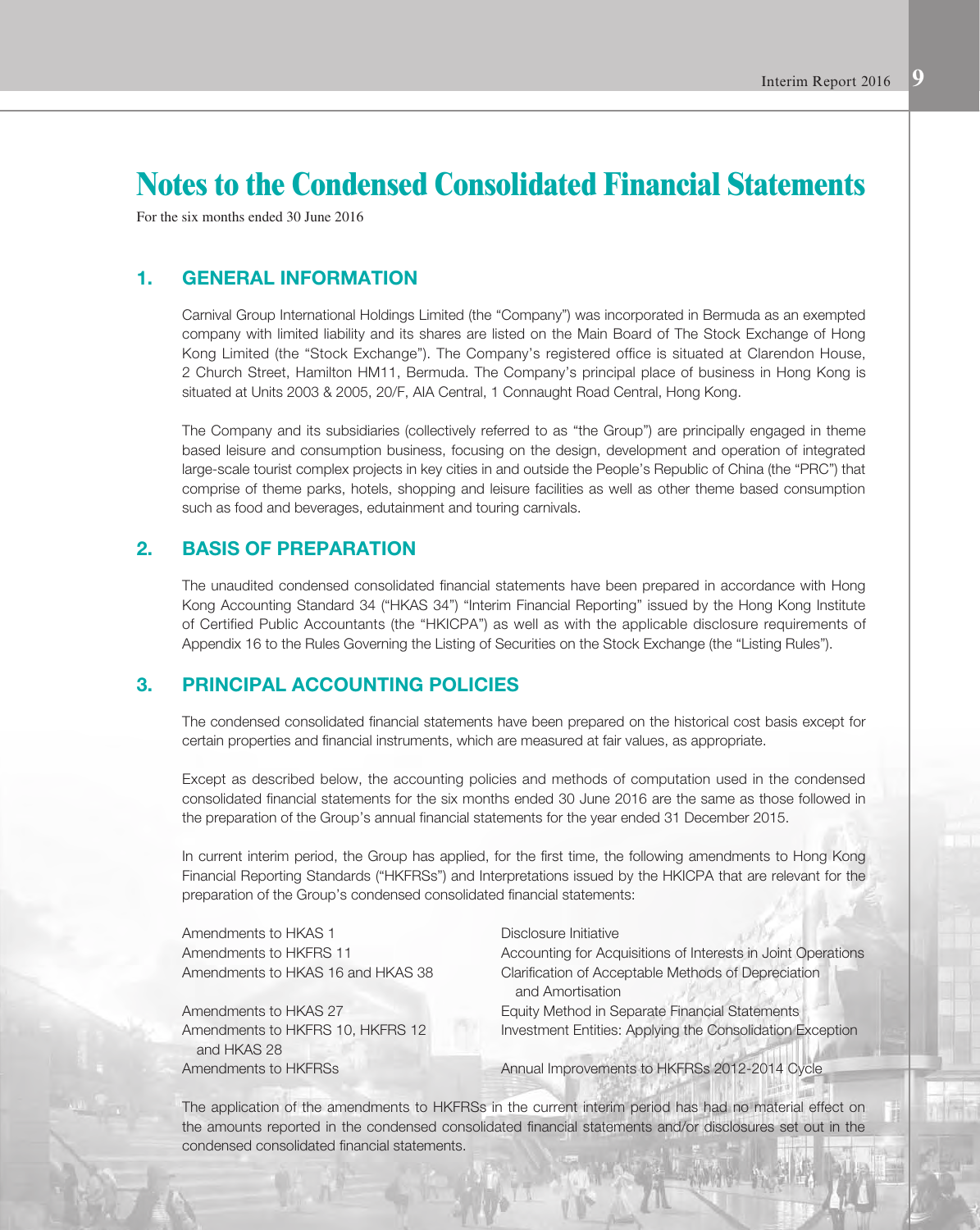For the six months ended 30 June 2016

### 4. SEGMENT INFORMATION

The management has determined the operating segments based on the reports reviewed by the Directors of the Company, being the chief operating decision maker (the "CODM") that are used to assess performance and allocate resources. The management assesses the performance of reporting segments as below:

| (i)   | Property development and investment | Developing residential and commercial<br>properties in PRC for sales and leasing;                                              |
|-------|-------------------------------------|--------------------------------------------------------------------------------------------------------------------------------|
| (ii)  | Catering business                   | Operating restaurants in different<br>provinces in PRC and Hong Kong;                                                          |
| (iii) | Trading and investment business     | Investing on securities and financial<br>instruments; and                                                                      |
| (iv)  | Others                              | Providing retail-related consultancy and<br>management services and operating kids<br>edutainment centre and touring carnival. |

Following the changes of reporting segment from three to four during the period, the comparative segment information have been reclassified.

### Segment revenues and results

The following is an analysis of the Group's revenue and results by reportable and operating segments:

#### For the six months ended 30 June 2016 (Unaudited)

|                      | <b>Property</b><br>development<br>and<br>investment<br>segment<br><b>HK\$'000</b> | Catering<br><b>business</b><br>segment<br><b>HK\$'000</b> | <b>Trading and</b><br>investment<br><b>business</b><br>segment<br><b>HK\$'000</b> | <b>Other</b><br>segments<br><b>HK\$'000</b> | Total<br><b>HK\$'000</b> |
|----------------------|-----------------------------------------------------------------------------------|-----------------------------------------------------------|-----------------------------------------------------------------------------------|---------------------------------------------|--------------------------|
|                      |                                                                                   |                                                           |                                                                                   |                                             |                          |
| <b>REVENUE</b>       |                                                                                   |                                                           |                                                                                   |                                             |                          |
| External sales       | 234,151                                                                           | 260,554                                                   | 1,901                                                                             | 24,164                                      | 520,770                  |
| <b>RESULTS</b>       |                                                                                   |                                                           |                                                                                   |                                             |                          |
| Segment results      | 21,461                                                                            | (94, 400)                                                 | (11, 322)                                                                         | (25, 626)                                   | (109, 887)               |
| Finance costs        |                                                                                   |                                                           |                                                                                   |                                             | (26, 355)                |
| Unallocated incomes  |                                                                                   |                                                           |                                                                                   |                                             | 65,718                   |
| Unallocated expenses |                                                                                   |                                                           |                                                                                   |                                             | (99, 452)                |
| Loss before tax      |                                                                                   |                                                           |                                                                                   |                                             | (169, 976)               |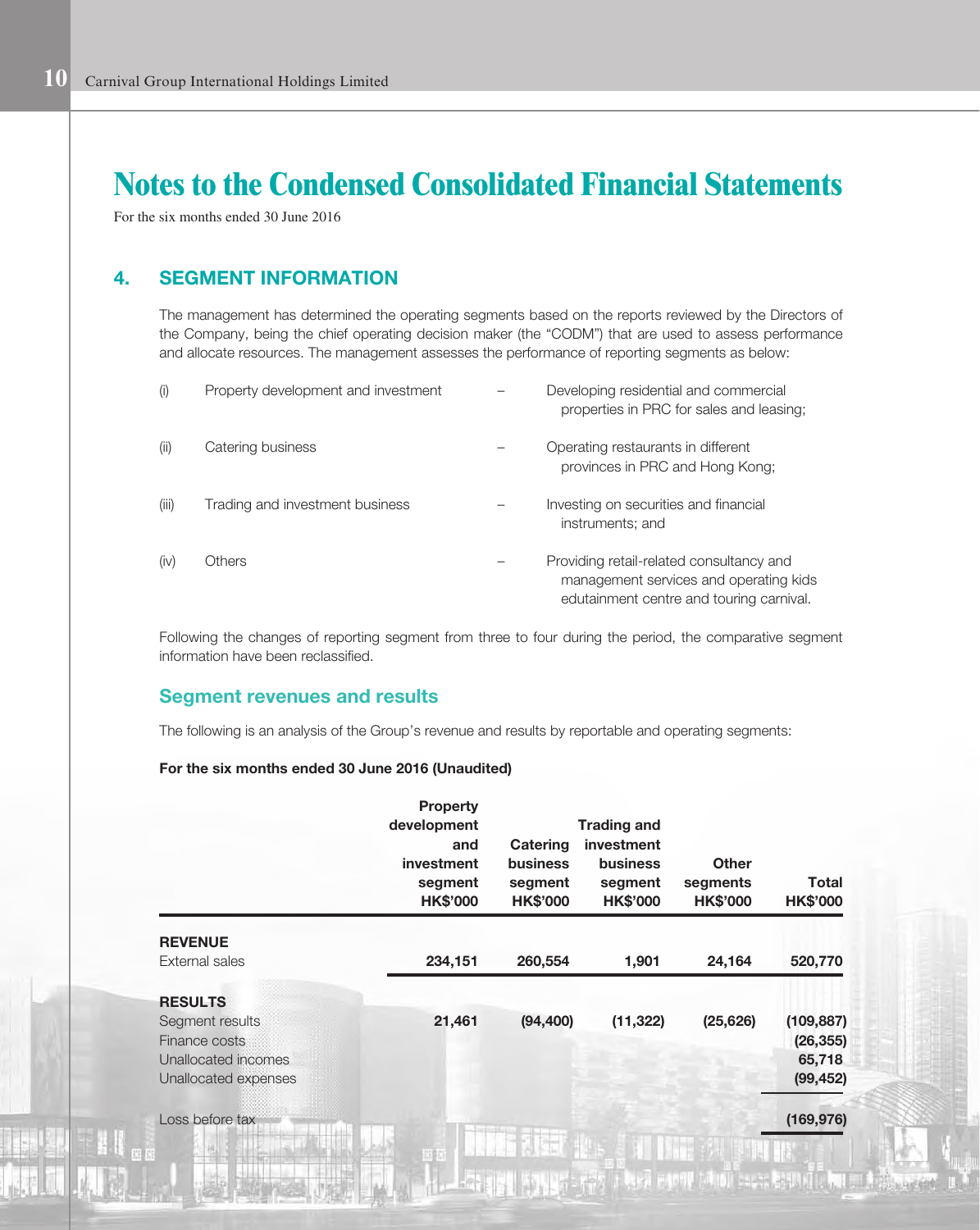For the six months ended 30 June 2016

# 4. SEGMENT INFORMATION *(Continued)*

#### Segment revenues and results *(continued)*

For the six months ended 30 June 2015 (Unaudited)

|                                                                                 | Property                          |                                 |                               |                                           |
|---------------------------------------------------------------------------------|-----------------------------------|---------------------------------|-------------------------------|-------------------------------------------|
|                                                                                 | development<br>and                | Trading and<br>investment       |                               |                                           |
|                                                                                 | investment<br>segment<br>HK\$'000 | business<br>segment<br>HK\$'000 | Other<br>segments<br>HK\$'000 | Total<br>HK\$'000                         |
| <b>REVENUE</b>                                                                  |                                   |                                 |                               |                                           |
| External sales                                                                  | 248,691                           | 254,796                         | 713                           | 504,200                                   |
| <b>RESULTS</b>                                                                  |                                   |                                 |                               |                                           |
| Segment results<br>Finance costs<br>Unallocated incomes<br>Unallocated expenses | (37, 872)                         | 254,036                         | (1,660)                       | 214,504<br>(76, 804)<br>2,694<br>(66,928) |
| Profit before tax                                                               |                                   |                                 |                               | 73,466                                    |

Segment revenue reported above represents revenue generated from external customers. There were no inter-segment sales in the current interim period (six months ended 30 June 2015: Nil).

The accounting policies of the operating segments are the same as the Group's accounting policies. Segment profit/(loss) represents the profit earned by/(loss from) each segment without allocation of central administration costs including directors' emoluments and finance costs. This is the measure reported to the CODM for the purposes of performance assessment and resources allocation.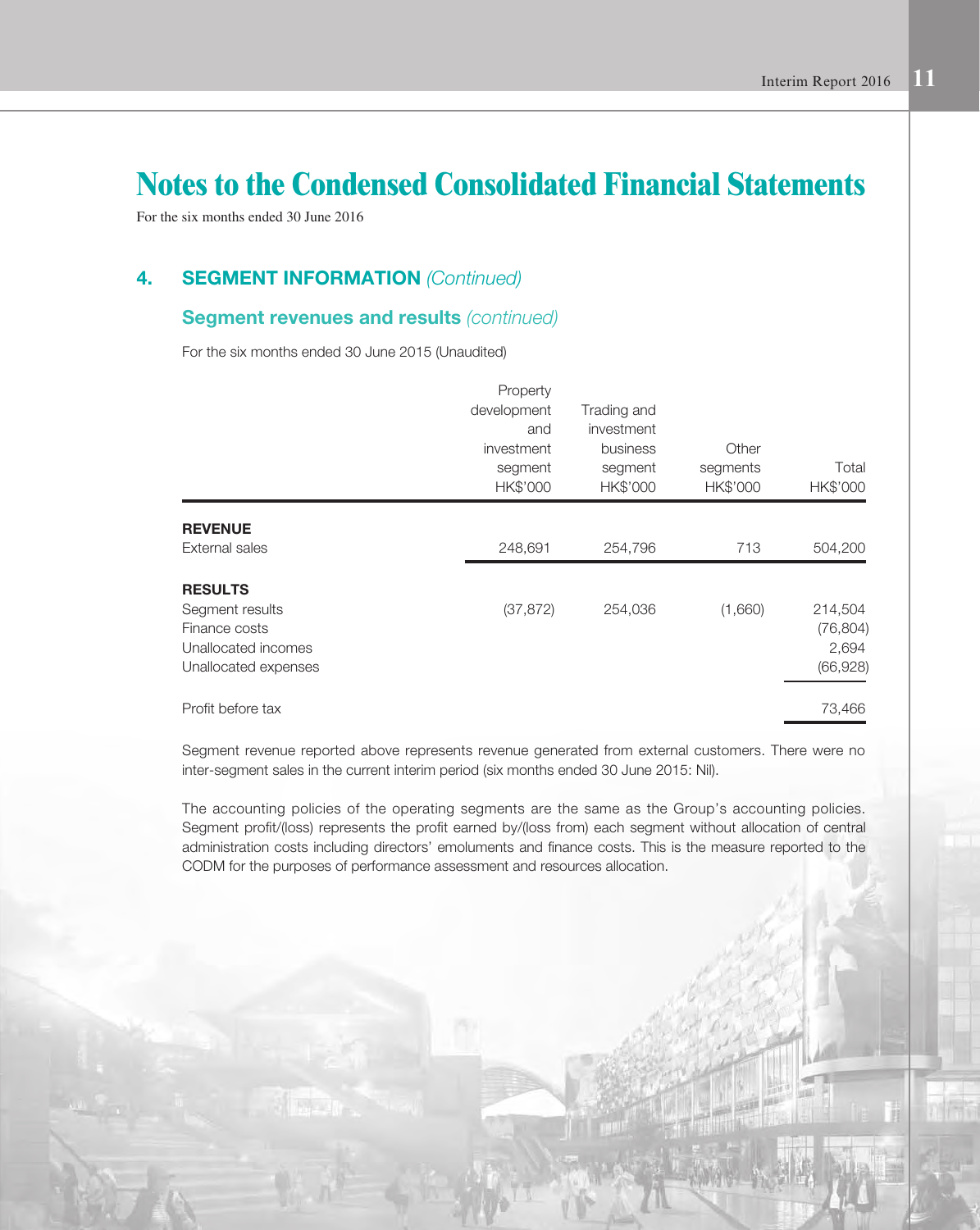For the six months ended 30 June 2016

### 4. SEGMENT INFORMATION *(Continued)*

#### Segment assets and liabilities

The following is an analysis of the Group's assets and liabilities by reportable and operating segments:

#### SEGMENT ASSETS

|                                             | 30 June<br>2016<br><b>HK\$'000</b><br>(Unaudited) | 31 December<br>2015<br>HK\$'000<br>(Audited) |
|---------------------------------------------|---------------------------------------------------|----------------------------------------------|
| Property development and investment segment | 18,326,866                                        | 17,896,098                                   |
| Catering business segment                   | 1,414,383                                         | 1,547,913                                    |
| Trading and investment business segment     | 1,252,654                                         | 739,273                                      |
| Other segments                              | 232,932                                           | 208,052                                      |
| <b>Total segment assets</b>                 | 21,226,835                                        | 20,391,336                                   |
| Unallocated corporate assets                | 2,394,166                                         | 2,629,053                                    |
| <b>Consolidated assets</b>                  | 23,621,001                                        | 23,020,389                                   |

Note: All assets are allocated to operating segments other than certain bank balances and deposits and other unallocated assets.

#### SEGMENT LIABILITIES

|                                             | 30 June<br>2016<br><b>HK\$'000</b><br>(Unaudited) | 31 December<br>2015<br>HK\$'000<br>(Audited) |
|---------------------------------------------|---------------------------------------------------|----------------------------------------------|
| Property development and investment segment | 8,406,569                                         | 8,941,817                                    |
| Catering business segment                   | 1,231,010                                         | 1,324,303                                    |
| Trading and investment business segment     | 68,786                                            | 102,134                                      |
| Other segments                              | 58,877                                            | 27,721                                       |
| <b>Total segment liabilities</b>            | 9,765,242                                         | 10,395,975                                   |
| Unallocated corporate liabilities           | 6,451,333                                         | 5,538,118                                    |
| <b>Consolidated liabilities</b>             | 16,216,575                                        | 15,934,093                                   |

Note: All liabilities are allocated to operating segments other than certain borrowings, deferred tax liabilities, obligation under finance lease, convertible bonds and other unallocated liabilities.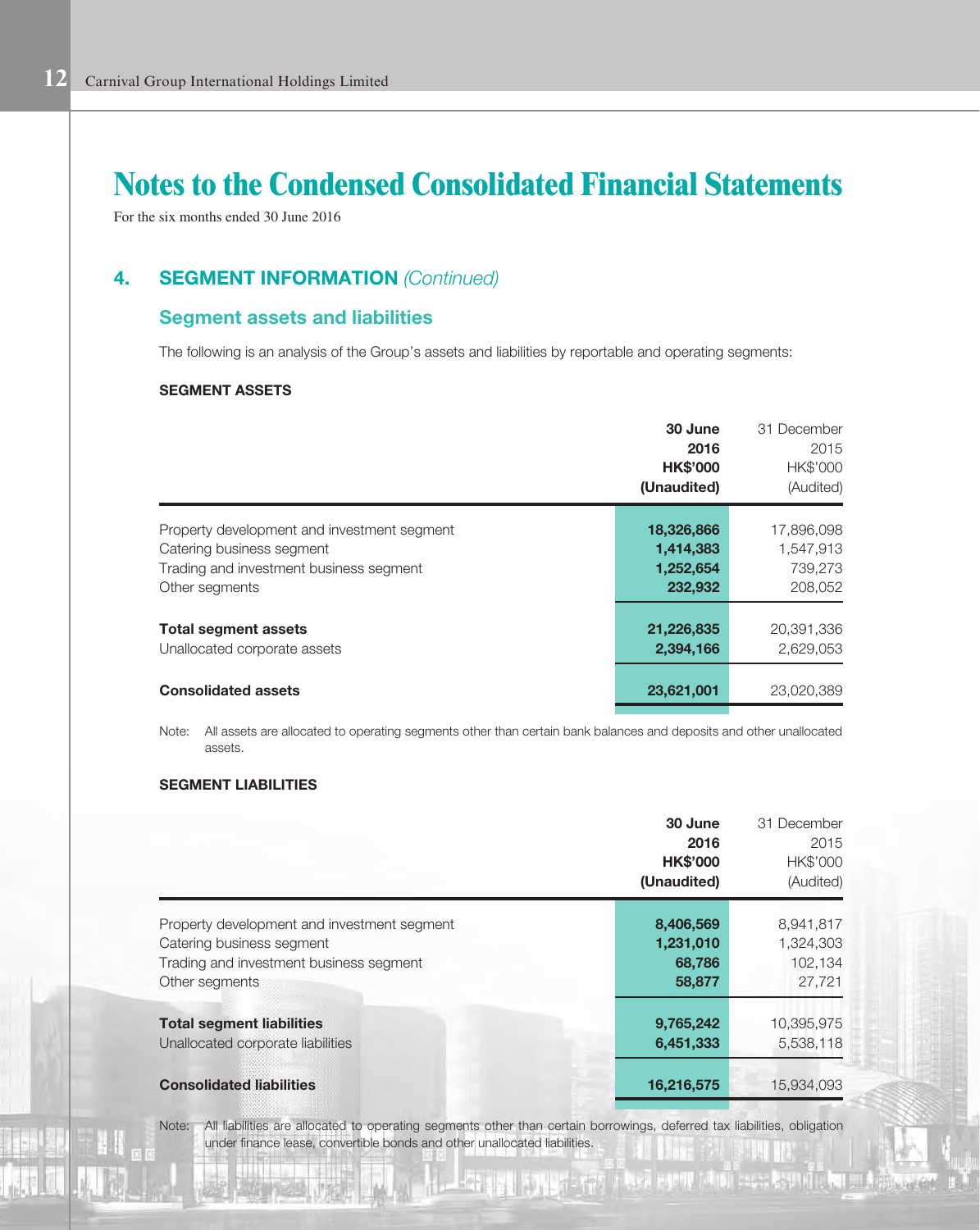For the six months ended 30 June 2016

# 5. OTHER INCOME

|                                                                                                                  | 2016<br><b>HK\$'000</b> | <b>Unaudited</b><br>Six months ended 30 June<br>2015<br>HK\$'000 |
|------------------------------------------------------------------------------------------------------------------|-------------------------|------------------------------------------------------------------|
| Interest income on bank and other deposits<br>Gain on disposal of property, plant and equipment<br><b>Others</b> | 18,762<br>2,422         | 3,142<br>484<br>21                                               |
|                                                                                                                  | 21,184                  | 3,647                                                            |

## 6. FINANCE COSTS

|                                                                                                                              |                         | <b>Unaudited</b><br>Six months ended 30 June |  |
|------------------------------------------------------------------------------------------------------------------------------|-------------------------|----------------------------------------------|--|
|                                                                                                                              | 2016<br><b>HK\$'000</b> | 2015<br>HK\$'000                             |  |
| Interest on bank and other borrowings:<br>- wholly repayable within five years<br>Interest on obligation under finance lease | 306,891<br>17           | 367,565<br>22                                |  |
| Effective interest expenses on<br>- senior bonds<br>- bonds<br>- convertible bonds                                           | 73,218<br>975<br>98,166 | 51,206<br>12,180                             |  |
| Total finance costs<br>Less: amounts capitalised (Note)                                                                      | 479,267<br>(452, 912)   | 430,973<br>(354, 169)                        |  |
|                                                                                                                              | 26,355                  | 76,804                                       |  |

Note: Certain finance costs had been capitalised to property development projects in the PRC included in constructionin-progress of property, plant and equipment, investment properties and properties under development for sale.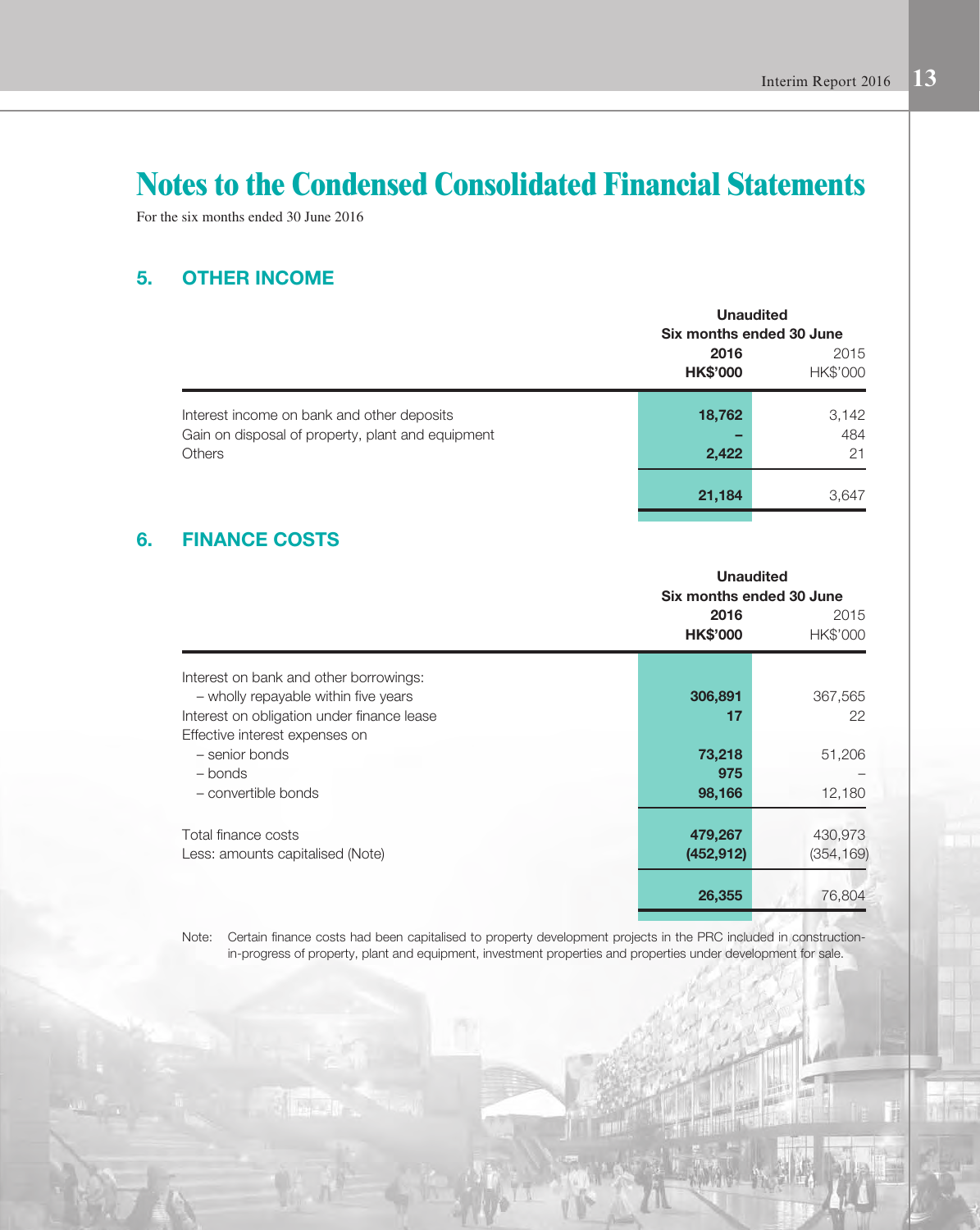For the six months ended 30 June 2016

# 7. INCOME TAX CREDIT

|                                                                       |                         | <b>Unaudited</b><br>Six months ended 30 June |  |
|-----------------------------------------------------------------------|-------------------------|----------------------------------------------|--|
|                                                                       | 2016<br><b>HK\$'000</b> | 2015<br>HK\$'000                             |  |
| <b>Current tax:</b><br>Enterprise Income tax ("EIT")<br>Deferred tax: | (31)<br>15,724          | (35)<br>9,894                                |  |
| Income tax credit                                                     | 15,693                  | 9,859                                        |  |

Hong Kong Profits Tax is calculated at 16.5% of the estimated assessable profit arising in or derived from Hong Kong for both interim periods. No provision for Hong Kong Profits Tax has been made as the Company and its subsidiaries had no assessable profits arising in Hong Kong for both interim periods.

Under the Law of the PRC on Enterprise Income Tax (the "EIT Law") and Implementation Regulation of the EIT Law, the tax rate of the PRC subsidiaries is 25% from 1 January 2008 onwards.

PRC Land Appreciation Tax ("LAT") is levied at progressive rates ranging from 30% to 60% on the appreciation of land value, being the proceeds of sales of properties less deductible expenditures including cost of land use rights and all property development expenditures. No provision for LAT has been made for both interim periods.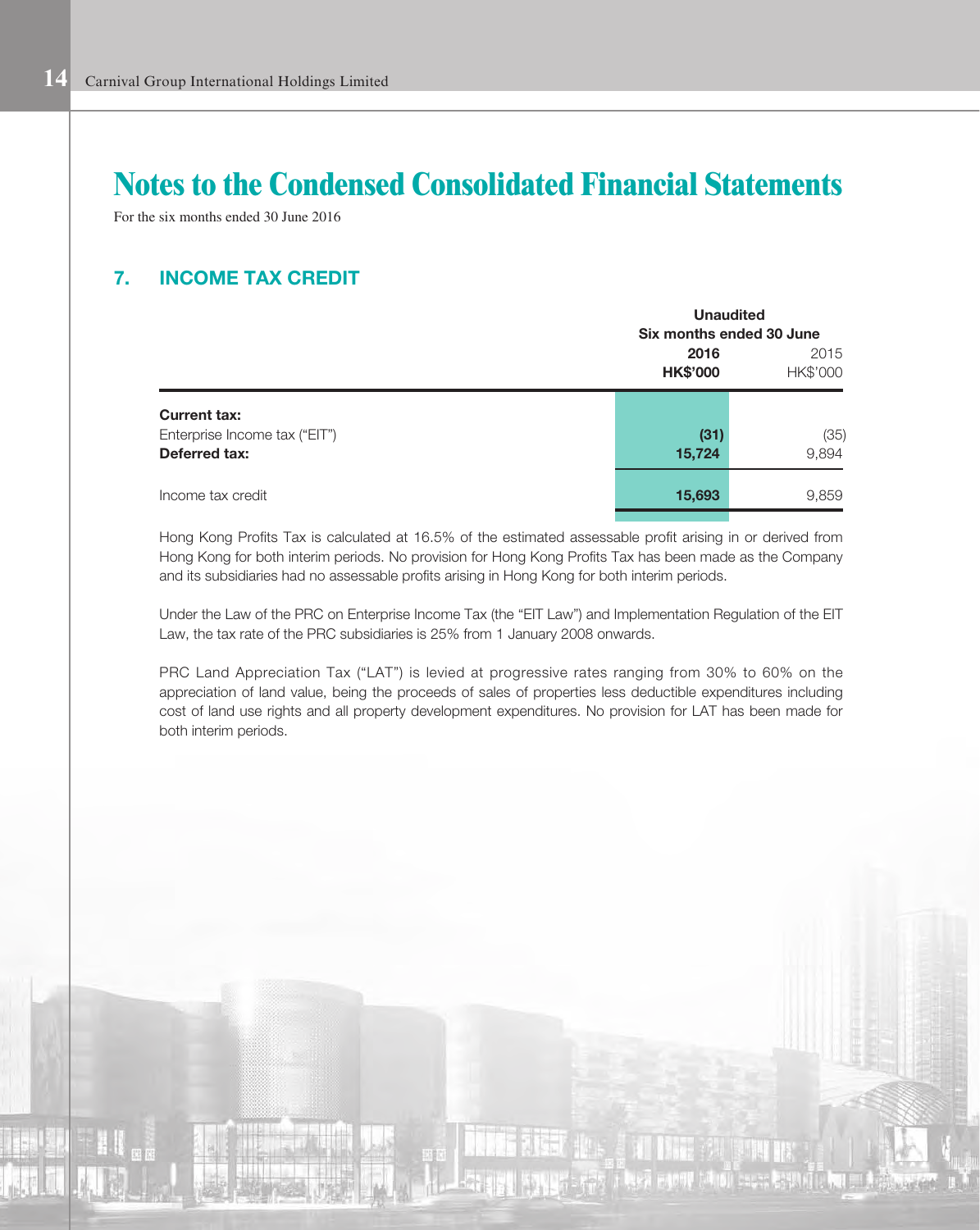For the six months ended 30 June 2016

# 8. (LOSS)/PROFIT FOR THE PERIOD

(Loss)/profit for the period has been arrived at after charging/(crediting):

|                                                                                                                                                                                                   | 2016<br><b>HK\$'000</b>       | <b>Unaudited</b><br>Six months ended 30 June<br>2015<br>HK\$'000 |
|---------------------------------------------------------------------------------------------------------------------------------------------------------------------------------------------------|-------------------------------|------------------------------------------------------------------|
| Net foreign exchange differences                                                                                                                                                                  | 24,179                        | (14, 480)                                                        |
| Loss/(gain) on disposal of property, plant and equipment                                                                                                                                          | 957                           | (484)                                                            |
| Rental income from investment properties<br>Less:                                                                                                                                                 | (16, 277)                     |                                                                  |
| direct operating expenses incurred for investment<br>properties that generated rental income during the period<br>direct operating expenses incurred for investment properties                    | 7,025                         |                                                                  |
| that did not generated rental income during the period                                                                                                                                            | 68                            |                                                                  |
|                                                                                                                                                                                                   | (9, 184)                      |                                                                  |
| Cost of properties for sales included in cost of sales as expense:<br>- cash expenses item<br>- non-cash expenses item                                                                            | 102,008<br>37,043             | 241,913<br>(6,979)                                               |
| Cost of inventories recognised as an expense                                                                                                                                                      | 139,051<br>85,274             | 234,934<br>630                                                   |
| Total cost of sales                                                                                                                                                                               | 224,325                       | 235,564                                                          |
| Rental expenses in respect of rented premises under<br>operating leases                                                                                                                           | 64,877                        | 3,288                                                            |
| Employee benefits expenses (including directors' emoluments)<br>- salaries and other benefits<br>- contributions to retirement benefit schemes<br>- equity settled share-based payment (Note (i)) | 152,692<br>7,560<br>(45, 742) | 40,768<br>1,597<br>38,216                                        |
| Total employee benefits expenses<br>Less: amounts capitalised (Note (ii))                                                                                                                         | 114,510<br>(7,669)            | 80,581<br>(11,590)                                               |
|                                                                                                                                                                                                   | 106,841                       | 68,991                                                           |
| Depreciation of property, plant and equipment<br>Less: amount capitalised (Note (ii))                                                                                                             | 54,156<br>(188)               | 4,439<br>(231)                                                   |
|                                                                                                                                                                                                   | 53,968                        | 4,208                                                            |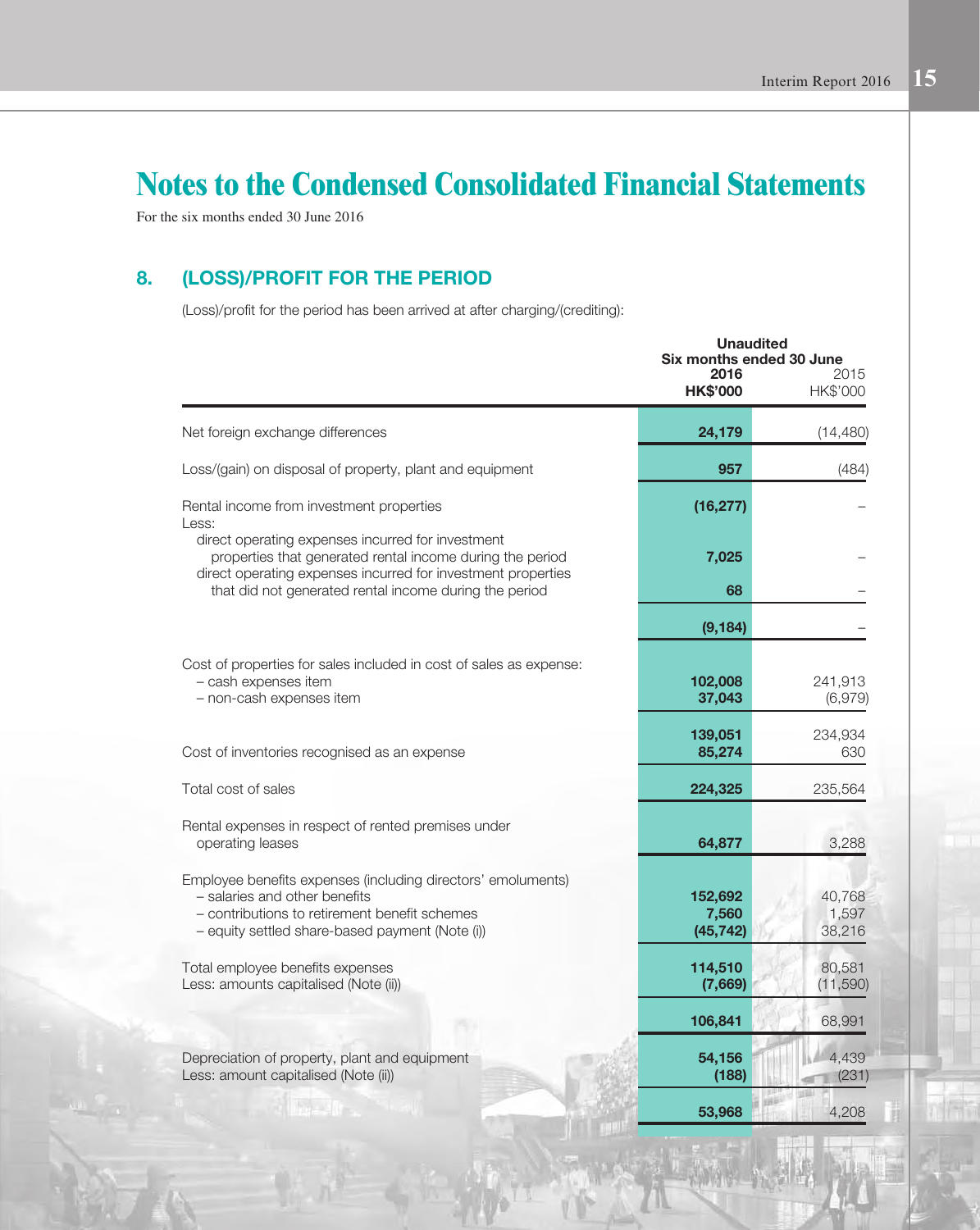For the six months ended 30 June 2016

### 8. (LOSS)/PROFIT FOR THE PERIOD *(Continued)*

#### Notes:

(i) On 16 March 2015, 40,000,000 share options were granted to employees of the Company under the Company's share option scheme adopted on 31 May 2013. Each option gives the holder the right to subscribe for one ordinary share of the Company. These share option will vest on 17 March 2017, and then exercisable until 16 March 2020. The exercise price is HK\$1.37.

On 8 June 2015, 137,788,840 share options were granted to an executive director of the Company under the Company's share option scheme adopted on 31 May 2013. Each option gives the holder the right to subscribe for one ordinary share of the Company. These share options will vest on 8 June 2015, and then exercisable until 30 May 2023. The exercise price is HK\$1.596. These share options were lapsed during the period.

On 6 April 2016, 30,000,000 share options were granted to an employee of the Company under the Company's share option scheme adopted on 31 May 2013. Each option gives the holder the right to subscribe for one ordinary share of the Company. These share options will vest on 6 April 2018, and then exercisable until 5 April 2021. The exercise price is HK\$1.078.

On 10 May 2016, 50,000,000 share options were granted to an executive director of the Company under the Company's share option scheme adopted on 31 May 2013. Each option gives the holder the right to subscribe for one ordinary share of the Company. These share options will vest on 10 May 2018, and then exercisable until 9 May 2021. The exercise price is HK\$1.022.

On 7 June 2016, 40,000,000 share options were granted to an employee of the Company under the Company's share option scheme adopted on 31 May 2013. Each option gives the holder the right to subscribe for one ordinary share of the Company. These share options will vest on 7 June 2018, and then exercisable until 6 June 2021. The exercise price is HK\$1.06.

(ii) Certain employee benefits expenses and depreciation of property, plant and equipment had been capitalised to property development projects in the PRC.

### 9. DIVIDENDS

No dividends were paid, declared or proposed during the interim period (six months ended 30 June 2015: Nil). The directors have determined that no dividend will be paid in respect of the interim period (six months ended 30 June 2015: Nil).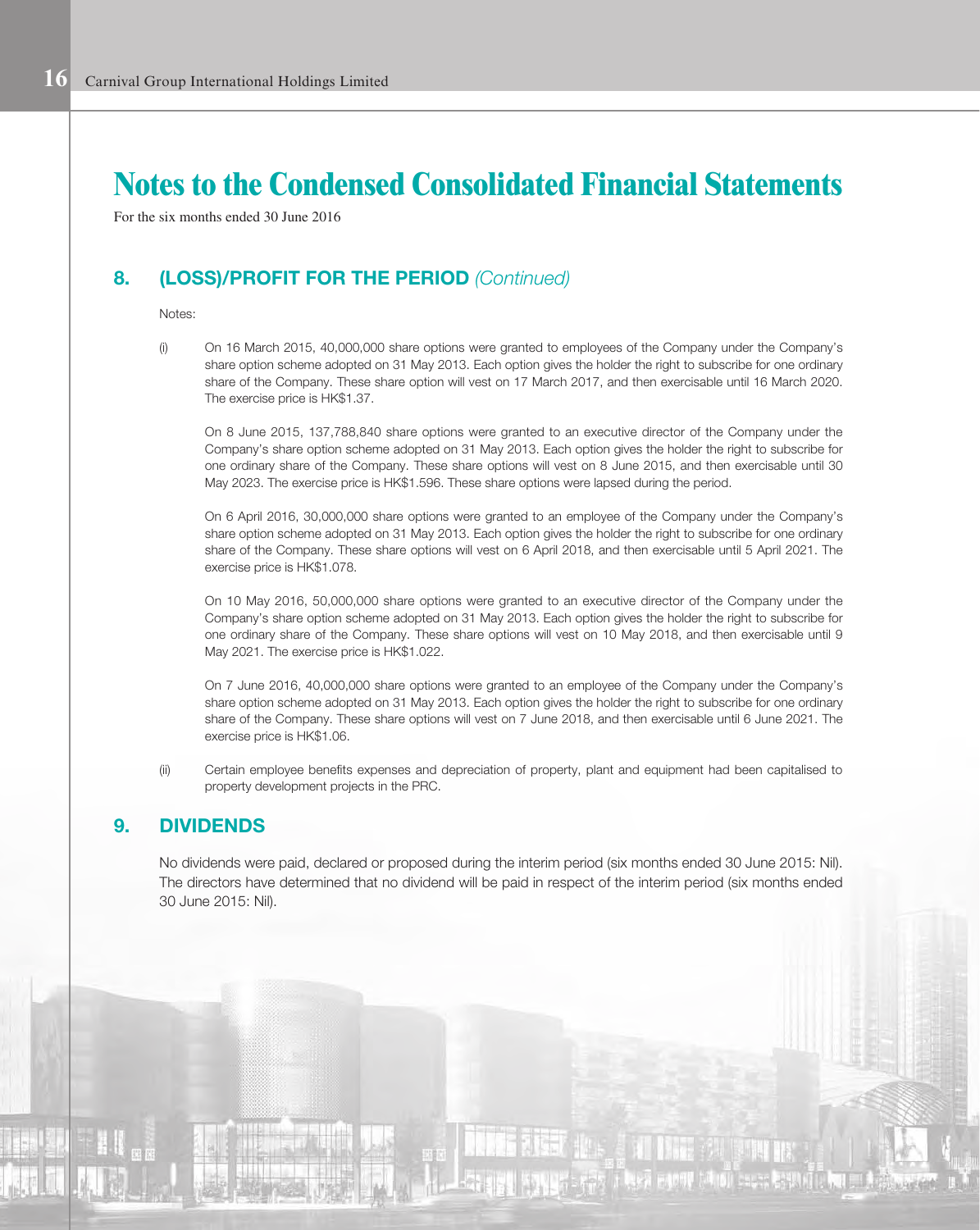For the six months ended 30 June 2016

# 10. (LOSS)/EARNINGS PER SHARE

The calculation of basic and diluted (loss)/earnings per share is based on the following data:

|                                                         | <b>Unaudited</b>         |                |  |
|---------------------------------------------------------|--------------------------|----------------|--|
|                                                         | Six months ended 30 June |                |  |
|                                                         | 2016                     |                |  |
|                                                         | <b>HK\$'000</b>          | HK\$'000       |  |
| (Loss)/earnings                                         |                          |                |  |
| (Loss)/earnings for the purposes of basic and           |                          |                |  |
| diluted earnings per share:                             |                          |                |  |
| (Loss)/profit for the period attributable to            |                          |                |  |
| owners of the Company                                   | (156, 406)               | 100.485        |  |
| Number of shares                                        |                          |                |  |
| Weighted average number of ordinary shares for the      |                          |                |  |
| purposes of basic and diluted (loss)/earnings per share | 14,922,213,633           | 13.816.674.101 |  |

The denominators used are the same as those detailed above for both basic and diluted (loss)/earnings per share.

### (Loss)/earnings per share

Diluted (loss)/earnings per share is calculated by adjusting the weighted average number of ordinary shares outstanding to assume conversion of all dilutive potential ordinary shares. The Company has two categories of dilutive potential ordinary shares: convertible bonds and share options. Convertible bonds of the Company are not dilutive as the exercise price of the convertible bonds exceeds the average market price of ordinary shares during the six months ended 30 June 2016 (six months ended 30 June 2015: Convertible bonds of the Company are not dilutive as conversion of the Company's convertible bonds would increase the earnings per share attributable to the owners of the Company). Share options of the Company are not dilutive as no contingently issuable shares would be issuable as at 30 June 2016 and 2015.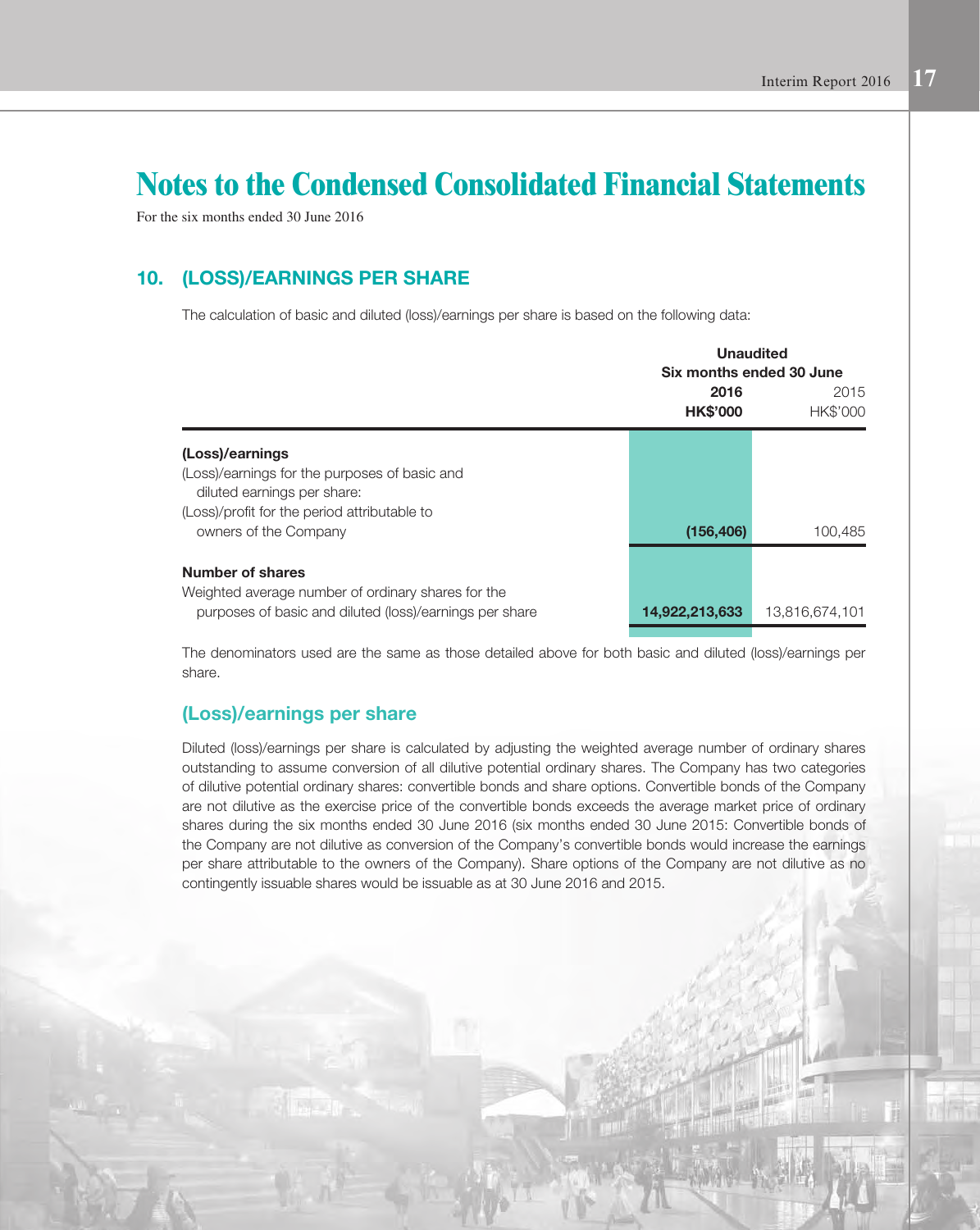For the six months ended 30 June 2016

### 11. PROPERTY, PLANT AND EQUIPMENT

|                                                                 | HK\$'000   |
|-----------------------------------------------------------------|------------|
| Carrying value at 31 December 2015 (Audited) and 1 January 2016 | 5,976,349  |
| Additions                                                       | 736.491    |
| Written off                                                     | (9,518)    |
| <b>Disposals</b>                                                | (1, 014)   |
| Depreciation                                                    | (54, 156)  |
| Exchange adjustments                                            | (132, 539) |
| Carrying value at 30 June 2016 (Unaudited)                      | 6,515,613  |

At 30 June 2016, vehicle amounting to approximately HK\$986,000 (31 December 2015: approximately HK\$1,150,000) is held under finance lease.

At 30 June 2016, certain of the Group's property, plant and equipment with carrying value of approximately HK\$6,197,703,000 (31 December 2015: approximately HK\$5,632,673,000) have been pledged to secure the Group's borrowings.

### 12. INVESTMENT PROPERTIES

|                                                  | HK\$'000  |
|--------------------------------------------------|-----------|
| <b>FAIR VALUE</b>                                |           |
| At 31 December 2015 (Audited) and 1 January 2016 | 4,420,271 |
| Additions                                        | 3.041     |
| Exchange adjustments                             | (96, 156) |
| At 30 June 2016 (Unaudited)                      | 4,327,156 |

At 30 June 2016, the Directors considered the carrying amount of the Group's investment properties carried at revalued amounts and estimated that the carrying amounts do not differ significantly from that which would be determined using fair values at the reporting date. Consequently, no fair value gain or loss has been recognised in the current interim period.

At 30 June 2016, certain of the Group's investment properties with a carrying amount of approximately HK\$4,327,156,000 (31 December 2015: approximately HK\$4,420,271,000) have been pledged to secure the Group's borrowings.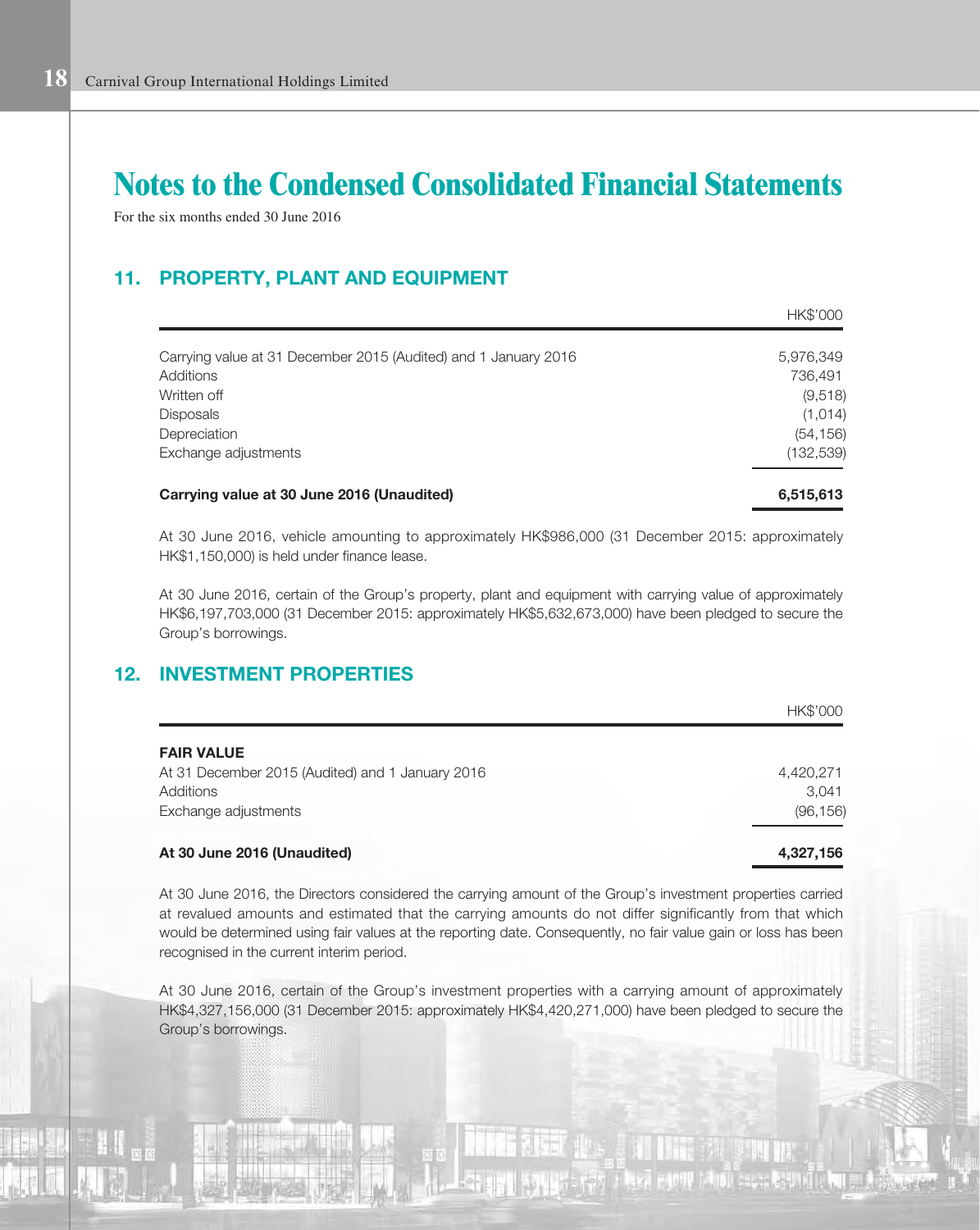For the six months ended 30 June 2016

# 13. INVENTORIES

|                                                                        | 30 June<br>2016<br><b>HK\$'000</b><br>(Unaudited) | 31 December<br>2015<br>HK\$'000<br>(Audited) |
|------------------------------------------------------------------------|---------------------------------------------------|----------------------------------------------|
| Properties under development for sale<br>Completed properties for sale | 728,888<br>3,385,338                              | 674,065<br>3,600,924                         |
| Food and beverages, and other operating items                          | 4,114,226                                         | 4,274,989                                    |
| for catering and related service operations<br>Finished goods          | 7,758<br>2,147                                    | 16,181<br>2,878                              |
|                                                                        | 4,124,131                                         | 4,294,048                                    |

The Group's properties for sale with a carrying amount of approximately HK\$4,114,226,000 as at 30 June 2016 (31 December 2015: approximately HK\$4,274,989,000) have been pledged to secure the Group's borrowings.

The properties for sale are situated in the PRC.

### 14. TRADE RECEIVABLES

Trade receivables arising from sales of properties which are due for settlement in accordance with the terms of the related sale and purchase agreement.

Trade receivables arising from catering business are mainly due from credit card companies and corporate customers, which are normally settled in the following months.

The following is an aged analysis of trade receivables (net of allowance for doubtful debts) at the end of the reporting period:

|                 | 30 June<br>2016<br><b>HK\$'000</b><br>(Unaudited) | 31 December<br>2015<br><b>HK\$'000</b><br>(Audited) |
|-----------------|---------------------------------------------------|-----------------------------------------------------|
| $0 - 30$ days   | 28,456                                            | 24,686                                              |
| $31 - 60$ days  | 2,052                                             | 1,211                                               |
| $61 - 90$ days  | 1,428                                             | 5,163                                               |
| $91 - 180$ days | 2,788                                             | 5,854                                               |
| Over 180 days   | 56,581                                            | 48,382                                              |
|                 | 91,305                                            | 85,296                                              |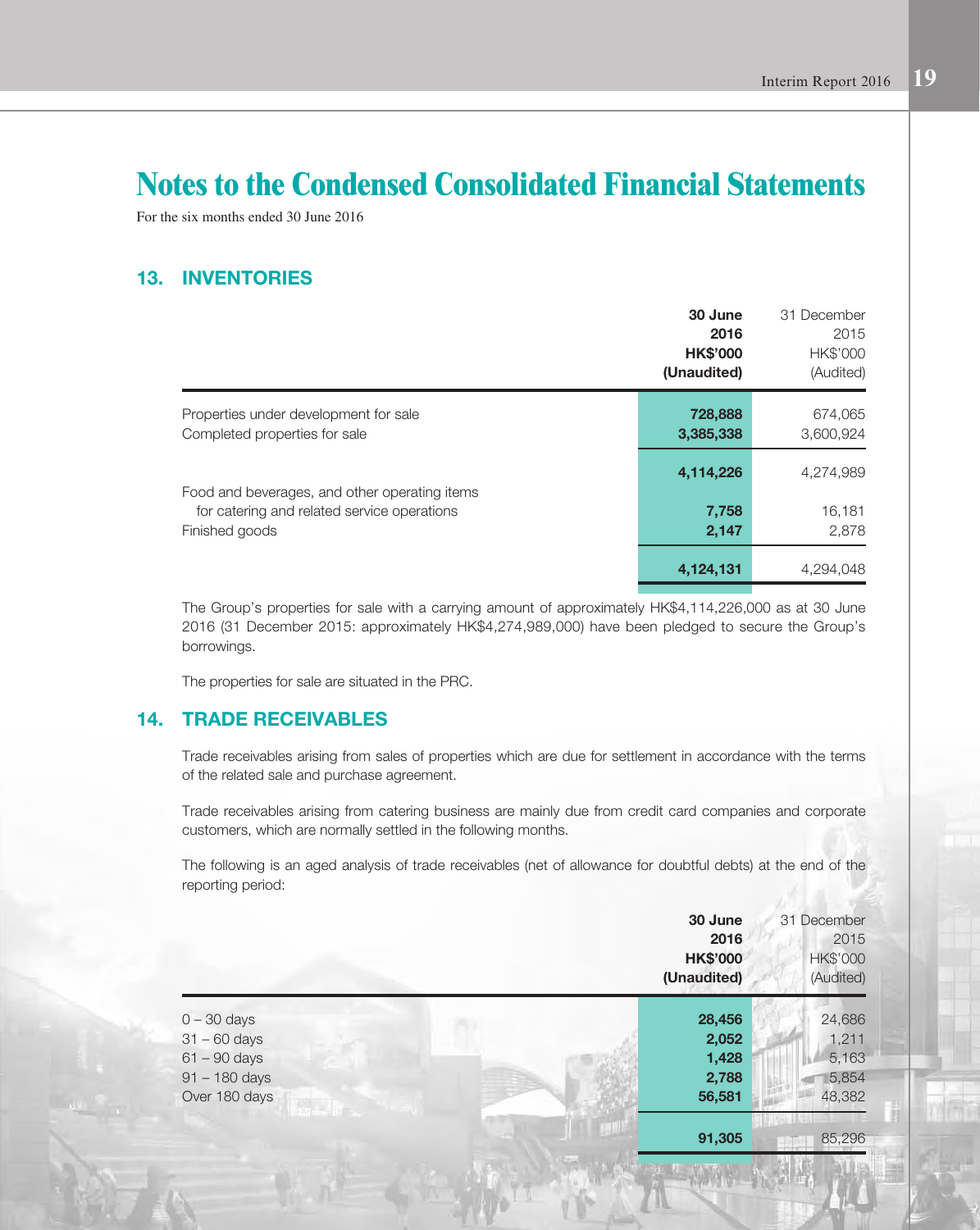For the six months ended 30 June 2016

## 15. FINANCIAL ASSETS AT FAIR VALUE THROUGH PROFIT OR LOSS

|                                                                                                                                                         | 30 June<br>2016<br><b>HK\$'000</b><br>(Unaudited) | 31 December<br>2015<br>HK\$'000<br>(Audited) |
|---------------------------------------------------------------------------------------------------------------------------------------------------------|---------------------------------------------------|----------------------------------------------|
| <b>Financial assets</b><br>Equity securities listed in Hong Kong (Note (i))<br>Equity linked note (Note (ii))<br>Unlisted investment funds (Note (iii)) | 378,541<br>361,000<br>490,569                     | 409,238<br>330,000                           |
|                                                                                                                                                         | 1,230,110                                         | 739,238                                      |

Notes:

- (i) The fair value of equity securities are determined based on the quoted market prices at the end of the reporting period.
- (ii) The fair value of the equity linked note is determined with reference to the quoted price of the underlying listed equity securities in Hong Kong at the end of the reporting period.
- (iii) The fair value of the investment funds are based on their quoted market prices at the end of the reporting period without any deduction for estimated future selling cost.

As at 30 June 2016, the Group had pledged equity securities listed in Hong Kong with carrying amount of approximately HK\$337,228,000 (31 December 2015: approximately HK\$364,778,000) to secure the Group's borrowings.

### 16. TRADE PAYABLES

Trade payables comprise amounts outstanding for construction costs, suppliers and ongoing costs.

The following is an aged analysis of trade payables at the end of the reporting period:

|                                                                   | 30 June<br>2016<br><b>HK\$'000</b><br>(Unaudited) | 31 December<br>2015<br><b>HK\$'000</b><br>(Audited) |
|-------------------------------------------------------------------|---------------------------------------------------|-----------------------------------------------------|
| $0 - 30$ days<br>$31 - 60$ days<br>$61 - 90$ days<br>Over 90 days | 42,521<br>24,364<br>8,022<br>1,340,885            | 62,355<br>18,789<br>20,297<br>1,655,554             |
|                                                                   | 1,415,792                                         | 1,756,995                                           |
|                                                                   |                                                   |                                                     |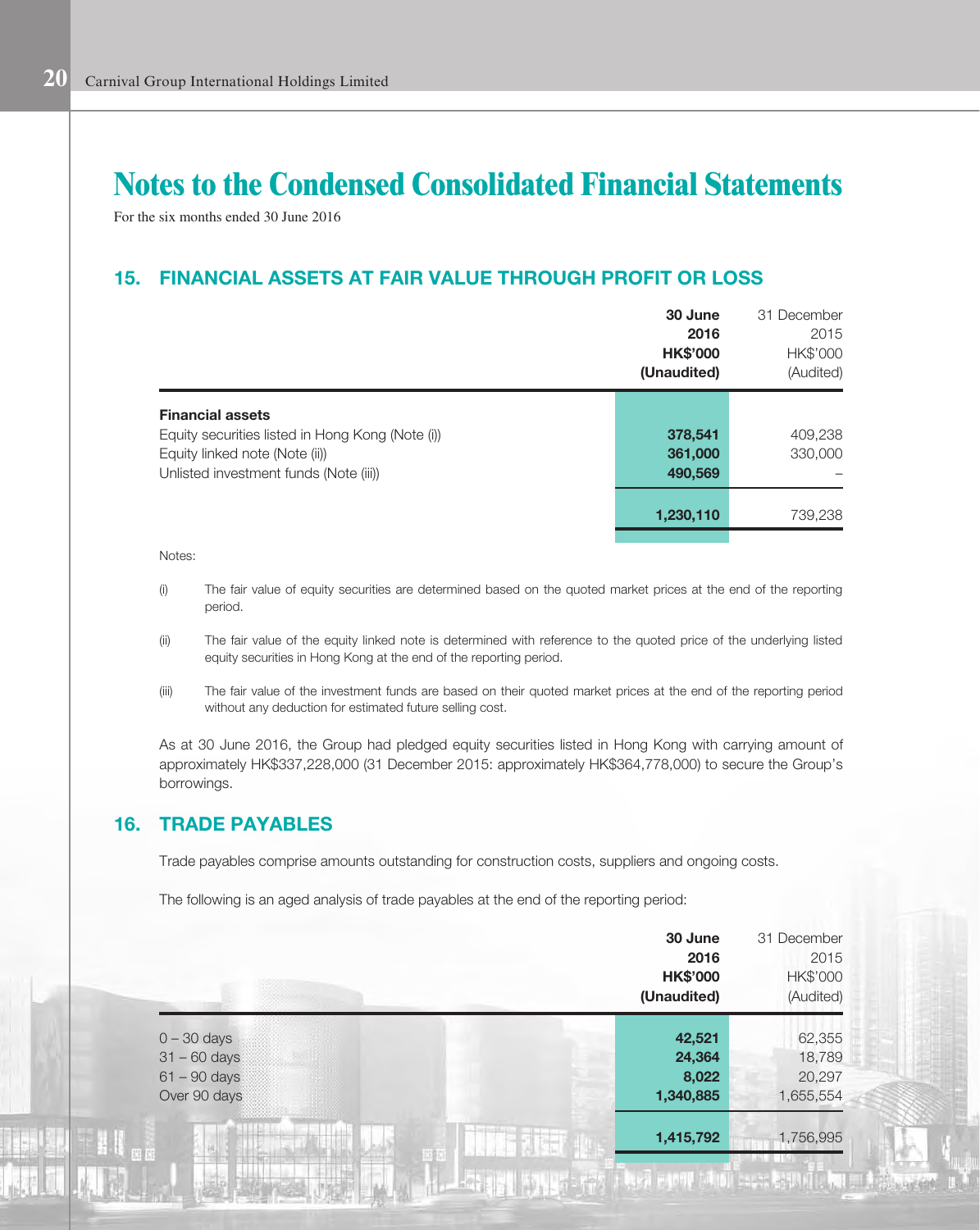For the six months ended 30 June 2016

# 17. SHARE CAPITAL

| Ordinary<br>shares of<br>HK\$0.2 each | Amount<br>HK\$'000 |
|---------------------------------------|--------------------|
|                                       |                    |
| 25,000,000,000                        | 5,000,000          |
|                                       |                    |
| 14,882,378,468                        | 2,976,476          |
| 725,000,000                           | 145,000            |
| 15,607,378,468                        | 3,121,476          |
|                                       |                    |

Note:

Issue of shares by way of placing

On 21 June 2016, the Company allotted and issued 725,000,000 ordinary shares of HK\$0.2 each in the capital of the Company by way of placing at a placing price of HK\$0.95 per share. The Company raised approximately HK\$674,472,000 (net of expenses).

# 18. BORROWINGS

|                                                                                                                                          | 30 June<br>2016<br><b>HK\$'000</b><br>(Unaudited) | 31 December<br>2015<br>HK\$'000<br>(Audited)  |
|------------------------------------------------------------------------------------------------------------------------------------------|---------------------------------------------------|-----------------------------------------------|
| Bank borrowings, secured (Note (i))<br>Other borrowings, secured (Notes (i) and (ii))<br>Senior bonds (Note (iii))<br>Bonds (Note (iii)) | 2,254,617<br>3,823,946<br>1,928,603<br>51,925     | 2,304,497<br>4,397,320<br>1,010,090<br>12,294 |
|                                                                                                                                          | 8,059,091                                         | 7,724,201                                     |
| <b>Carrying amounts:</b><br>Current portions<br>Non-current portions                                                                     | 4,479,687<br>3,579,404                            | 4,217,140<br>3,507,061                        |
|                                                                                                                                          | 8,059,091                                         | 7,724,201                                     |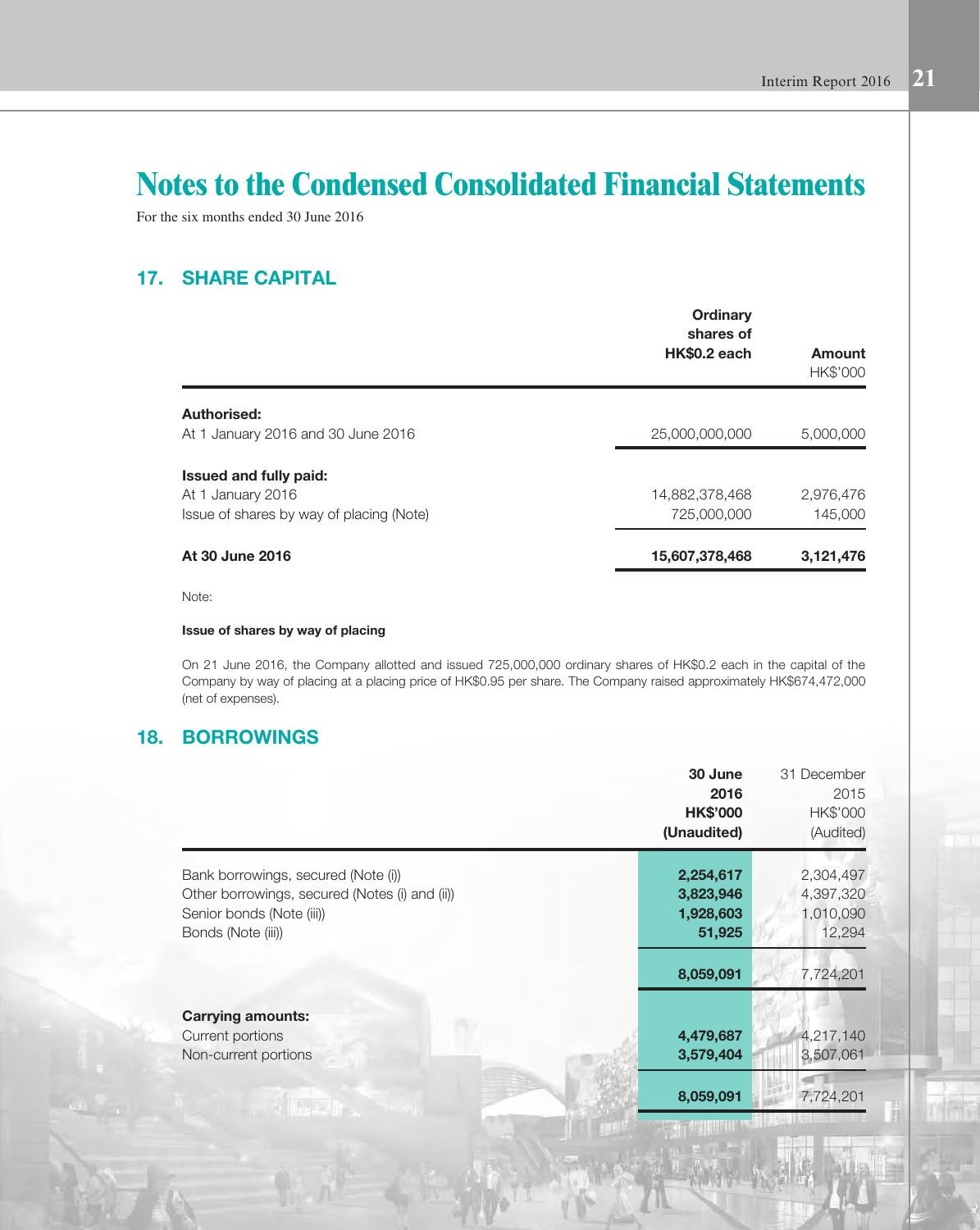For the six months ended 30 June 2016

### 18. BORROWINGS *(Continued)*

#### Notes:

- (i) As at 30 June 2016, bank and other borrowings of approximately HK\$6,014,063,000 (31 December 2015: approximately HK\$6,601,817,000) are denominated in Renminbi and carried at fixed interest rates of 1.62% to 13% (31 December 2015: 1.62% to 13%) per annum.
- (ii) As at 30 June 2016, other borrowings of HK\$64,500,000 (31 December 2015: HK\$100,000,000) are denominated in Hong Kong Dollar ("HK\$") and carried at floating rate of HSBC prime rate plus 5% per annum.
- (iii) As at 30 June 2016, senior bonds and bonds of approximately HK\$117,467,000, HK\$455,816,000 and HK\$1,407,245,000 (31 December 2015: approximately HK\$599,306,000, HK\$423,078,000 and nil) are denominated in Renminbi, HK\$ and United State Dollar respectively and carried at fixed interest rates of 6% to 11.5% (31 December 2015: 6% to 11.5%).

The fund raised were used to finance the Group's properties development projects, investment projects and meet short-term expenditure needs.

### 19. DEFERRED TAXATION

The following are the major deferred tax balances recognised and the movements thereon during the current interim period:

| Deferred tax (asset)/liabilities:                                                                                   | <b>Convertible</b><br>bonds<br><b>HK\$'000</b> | <b>Revaluation</b><br>of properties<br>HK\$'000 | <b>Deductible</b><br>temporary<br>differences<br>arising from<br><b>LAT</b><br>provisions<br><b>HK\$'000</b> | <b>Tax losses</b><br><b>HK\$'000</b> | Total<br>HK\$'000                   |
|---------------------------------------------------------------------------------------------------------------------|------------------------------------------------|-------------------------------------------------|--------------------------------------------------------------------------------------------------------------|--------------------------------------|-------------------------------------|
| At 31 December 2015 (Audited)<br>and 1 January 2016<br>(Credited)/charged to profit or loss<br>Exchange adjustments | 5.273<br>(3,609)                               | 1,534,904<br>(12, 556)<br>(33, 433)             | (10,986)<br>241                                                                                              | (444)<br>441<br>3                    | 1,528,747<br>(15, 724)<br>(33, 189) |
| At 30 June 2016 (Unaudited)                                                                                         | 1,664                                          | 1,488,915                                       | (10, 745)                                                                                                    |                                      | 1,479,834                           |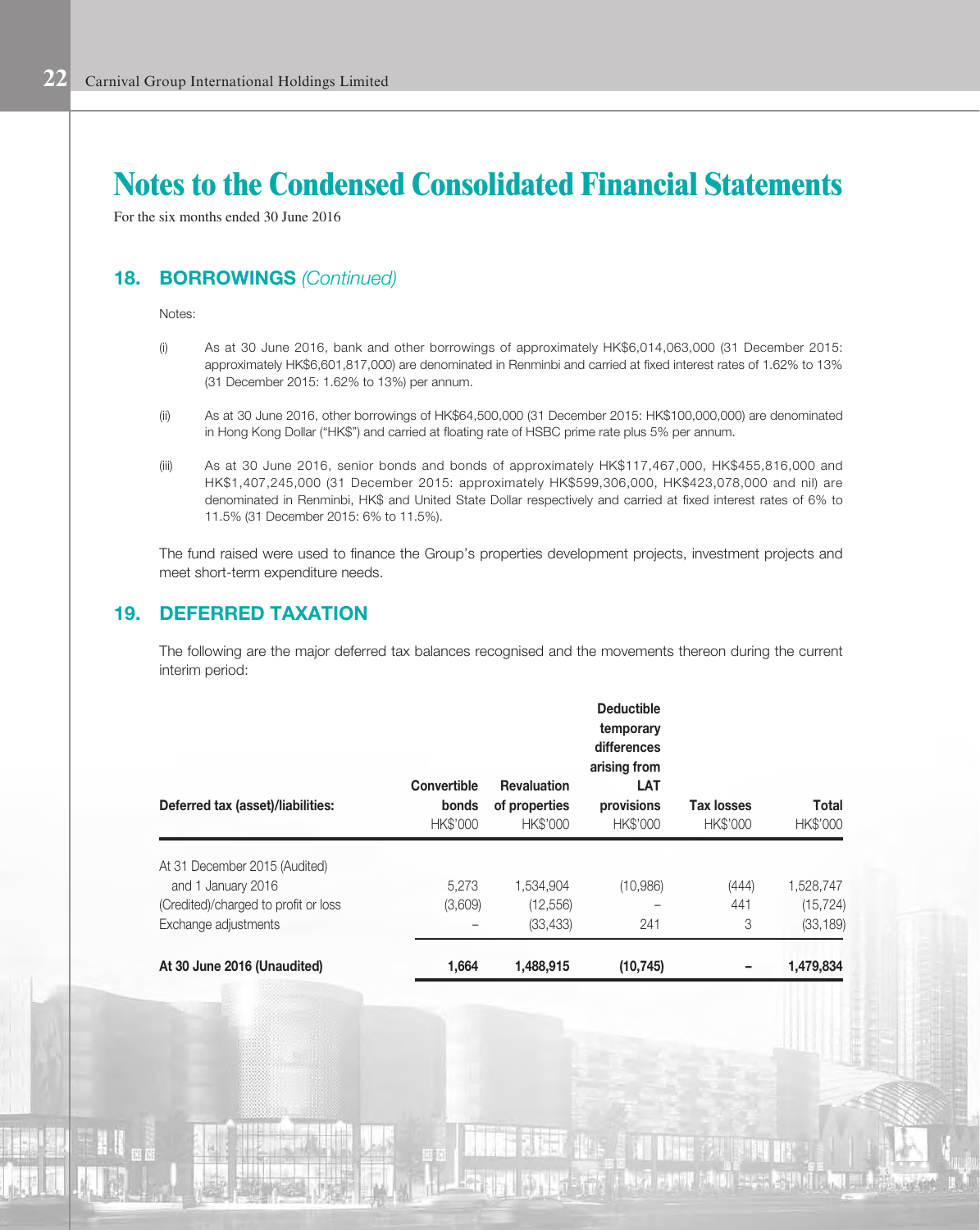For the six months ended 30 June 2016

### 20. ACQUISITION OF A SUBSIDIARY

**Barnet** 

#### Acquisition of Nice Race Management Limited ("Nice Race") and its subsidiaries (the "Nice Race Group")

On 4 August 2015, the Group completed the acquisition of 99.99% equity interests in Nice Race. Goodwill arising on the acquisition was approximately HK\$870,169,000. The Nice Race Group is principally engaged in the operation of high-end restaurant chain under the brand of "Golden Jaguar (金錢豹)".

|                                                                              | HK\$'000   |
|------------------------------------------------------------------------------|------------|
| <b>Consideration transferred</b>                                             |            |
| Cash paid                                                                    | 12,670     |
| Convertible bonds                                                            | 240,740    |
| <b>Total</b>                                                                 | 253,410    |
| Assets and liabilities recognised at the date of acquisition are as follows: |            |
|                                                                              | Fair Value |
|                                                                              | HK\$'000   |
| Property, plant and equipment                                                | 219,720    |
| Long-term rental deposits                                                    | 21,974     |
| Other intangible assets                                                      | 206,931    |
| Deferred tax assets                                                          | 463        |
| Inventories                                                                  | 15,741     |
| Trade receivables                                                            | 16,844     |
| Prepayment, deposits and other receivables                                   | 64,724     |
| Cash and bank balances                                                       | 26,338     |
| Trade payables                                                               | (198, 763) |
| Accrued liabilities and other payables                                       | (652,004)  |
| Bank borrowings                                                              | (37, 392)  |
| Tax payable                                                                  | (27, 114)  |
| Deferred income                                                              | (88, 012)  |
| Provisions                                                                   | (92,092)   |
| Long-term payables                                                           | (94, 117)  |
| Net liabilities                                                              | (616, 759) |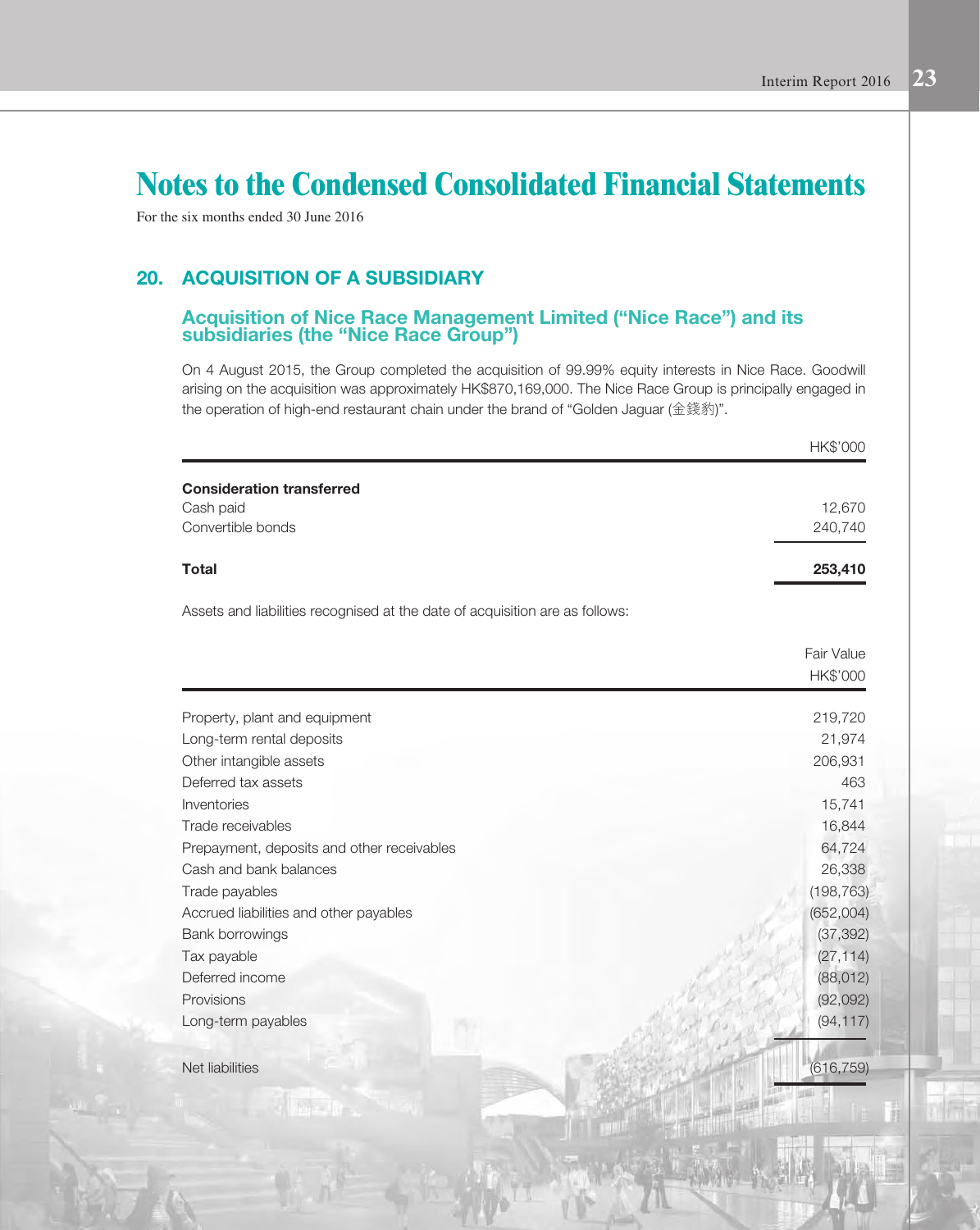For the six months ended 30 June 2016

### 20. ACQUISITION OF A SUBSIDIARY *(Continued)*

#### Acquisition of Nice Race Management Limited ("Nice Race") and its subsidiaries (the "Nice Race Group") *(Continued)*

|                                         | HK\$'000   |
|-----------------------------------------|------------|
| <b>Goodwill arising on acquisition:</b> |            |
| Consideration transferred               | 253,410    |
| Less: net liabilities acquired          | (616, 759) |
| Goodwill arising on acquisition         | 870,169    |

Goodwill arose in the acquisition of the Nice Race Group because the consideration paid for the combination effectively included amounts in relation to the benefit of expected synergies, revenue growth, future market development and the assembled workforce of the Nice Race Group. These benefits are not recognised separately from goodwill because they do not meet the recognition criteria for identifiable intangible assets.

None of the goodwill arising on this acquisition is expected to be deductible for tax purposes.

|                                                        | HK\$'000  |
|--------------------------------------------------------|-----------|
| Net cash inflow on acquisition of the Nice Race Group: |           |
| Cash consideration paid                                | 12,670    |
| Less: cash and bank balances acquired                  | (26, 338) |
|                                                        | 13.668    |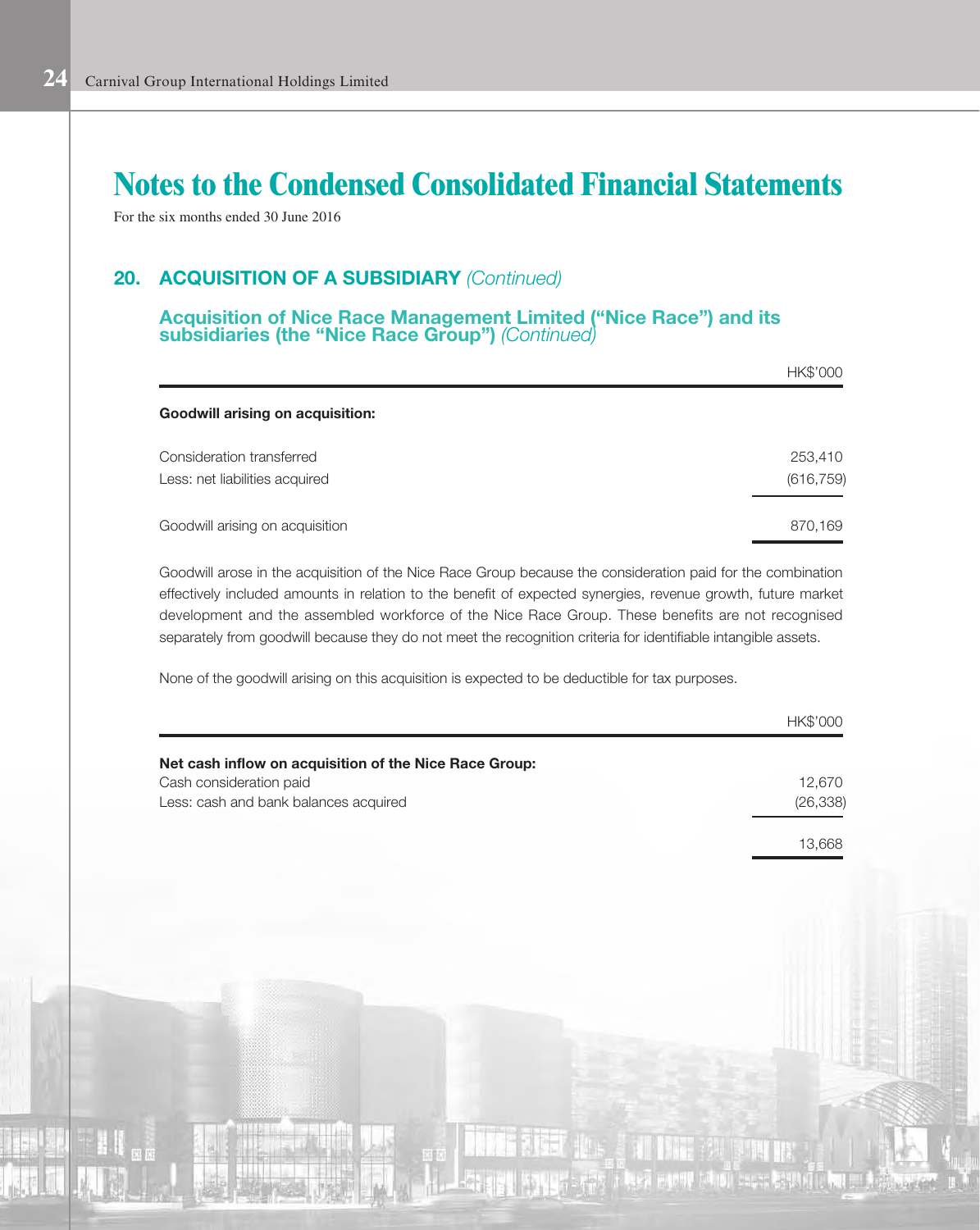For the six months ended 30 June 2016

### 21. OPERATING LEASES

### The Group as lessor

At the end of the reporting period, the Group had following commitments for the future minimum lease income under non-cancellable operating leases. At 31 December 2015, the Group did not have any commitments for the future minimum lease income. Lease commitments become effective base on fulfillment of certain capacity for the investment properties.

|                                        | 30 June<br>2016 | 31 December |  |
|----------------------------------------|-----------------|-------------|--|
|                                        |                 | 2015        |  |
|                                        | <b>HK\$'000</b> | HK\$'000    |  |
|                                        | (Unaudited)     | (Audited)   |  |
| Within one year                        | 1,430           |             |  |
| In the second to fifth years inclusive | 37,116          |             |  |
| Over five years                        | 75,803          |             |  |
|                                        | 114,349         |             |  |
|                                        |                 |             |  |

The Group leases its investment properties under operating lease. The leases run for an initial period of 3 to 15 years in combination of fixed rentals and contingent rentals. Certain of these leases include contingent rentals which are determined based on percentages of sales when incurred and do not contain any term of minimum lease payment.

#### The Group as lessee

At the end of the reporting period, the Group had commitments for future minimum lease payments under non-cancelable operating leases which fall due as follows:

|                                                                              | 30 June<br>2016<br><b>HK\$'000</b><br>(Unaudited) | 31 December<br>2015<br><b>HK\$'000</b><br>(Audited) |
|------------------------------------------------------------------------------|---------------------------------------------------|-----------------------------------------------------|
| Within one year<br>In the second to fifth years inclusive<br>Over five years | 141,797<br>515,805<br>442,236                     | 142,731<br>541,882<br>568,116                       |
|                                                                              | 1,099,838                                         | 1,252,729                                           |

Operating lease payments represent rentals payable by the Group for certain offices premises and retail shops. Leases are negotiated for periods arranging from 3 to 20 years (31 December 2015: 3 to 20 years) with fixed rentals.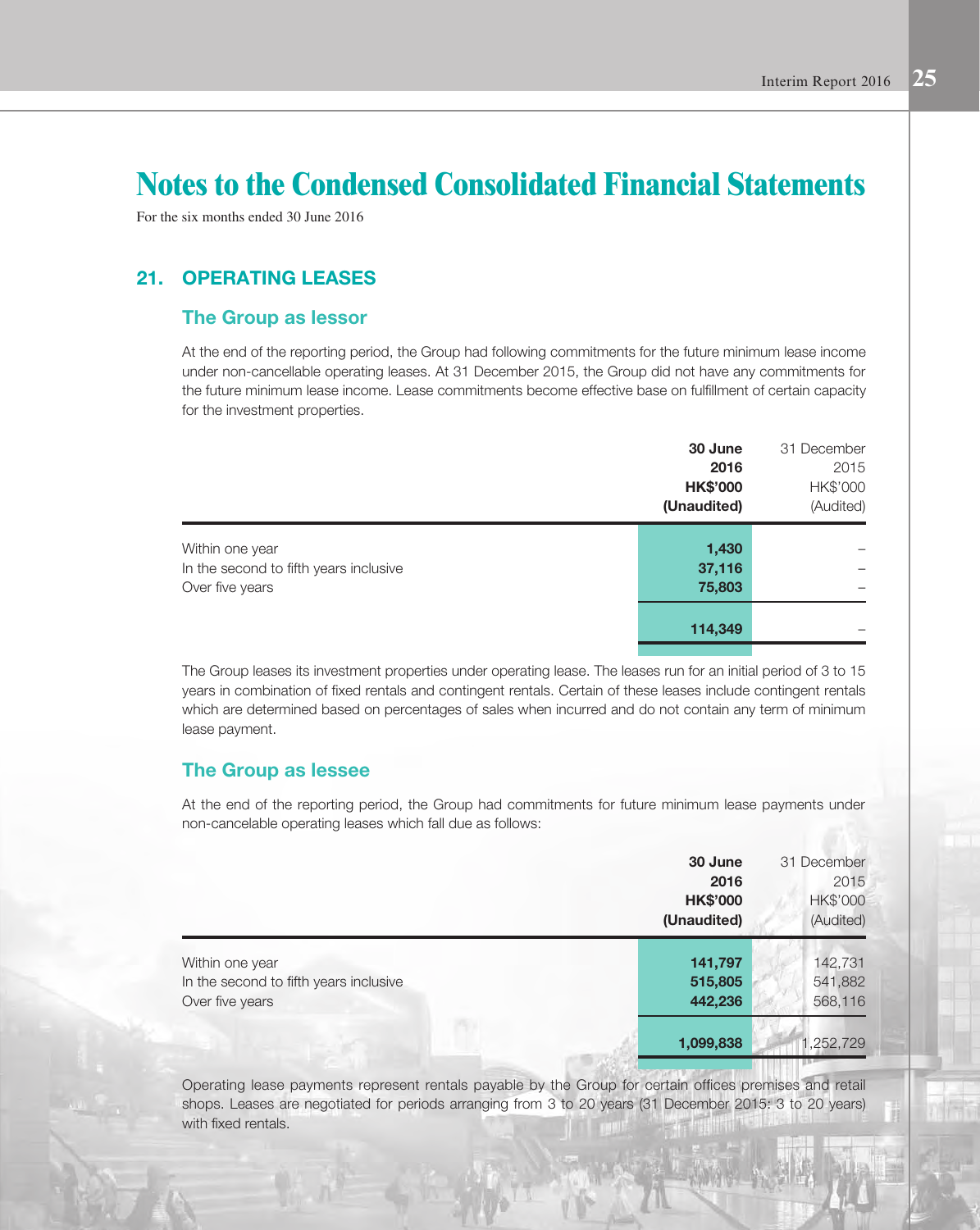For the six months ended 30 June 2016

## 22. CAPITAL COMMITMENTS

|                                            | 30 June         | 31 December |
|--------------------------------------------|-----------------|-------------|
|                                            | 2016            | 2015        |
|                                            | <b>HK\$'000</b> | HK\$'000    |
|                                            | (Unaudited)     | (Audited)   |
| Capital expenditure                        |                 |             |
| - contracted but not provided for          | 2,207,288       | 2,342,523   |
| - capital injection of subsidiaries in PRC | 286,180         | 345,948     |
|                                            | 2,493,468       | 2,688,471   |
|                                            |                 |             |

The above commitments include mainly the construction related costs on development of the Group's property, plant and equipment, investment properties and properties for sales in the PRC.

# 23. CONTINGENT LIABILITIES

At the end of the current interim period, the Group has no material contingent liabilities.

# 24. RELATED PARTY TRANSACTIONS

### Compensation to key management personnel of the Group

|                                                                                                                   | <b>Unaudited</b><br>Six months ended 30 June |                       |  |
|-------------------------------------------------------------------------------------------------------------------|----------------------------------------------|-----------------------|--|
|                                                                                                                   | 2016<br><b>HK\$'000</b>                      | 2015<br>HK\$'000      |  |
| Short-term employee benefits<br>Equity settled share-based payment<br>Contributions to retirement benefit schemes | 17,722<br>(48, 285)<br>26                    | 3,937<br>15,760<br>27 |  |
|                                                                                                                   | (30, 537)                                    | 19,724                |  |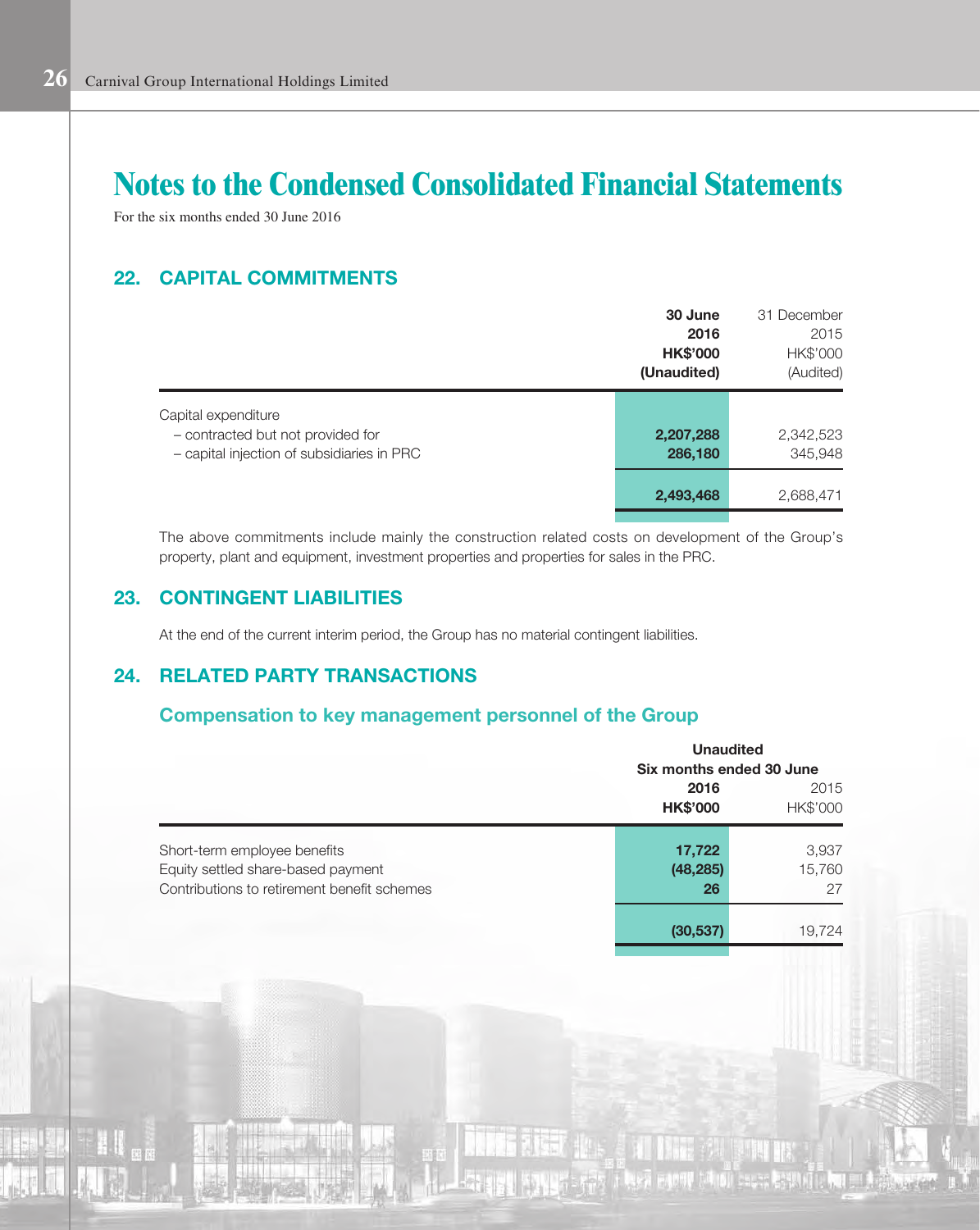For the six months ended 30 June 2016

### 25. EVENT AFTER INTERIM PERIOD

On 29 June 2016, the Company and a wholly-owned subsidiary of Haitong International Securities Group Limited entered into a subscription agreement pursuant to which Haitong International Securities Group Limited has conditionally agreed to subscribe for and the Company has conditionally agreed to allot and issue a total of 440,000,000 subscription shares at the subscription price of HK\$0.88 per subscription share. The Company issued 440,000,000 shares to Haitong International Securities Group Limited on 7 July 2016.

### 26. COMPARATIVE FIGURES

Certain comparative figures have been reclassified to conform with the current interim period's presentation.

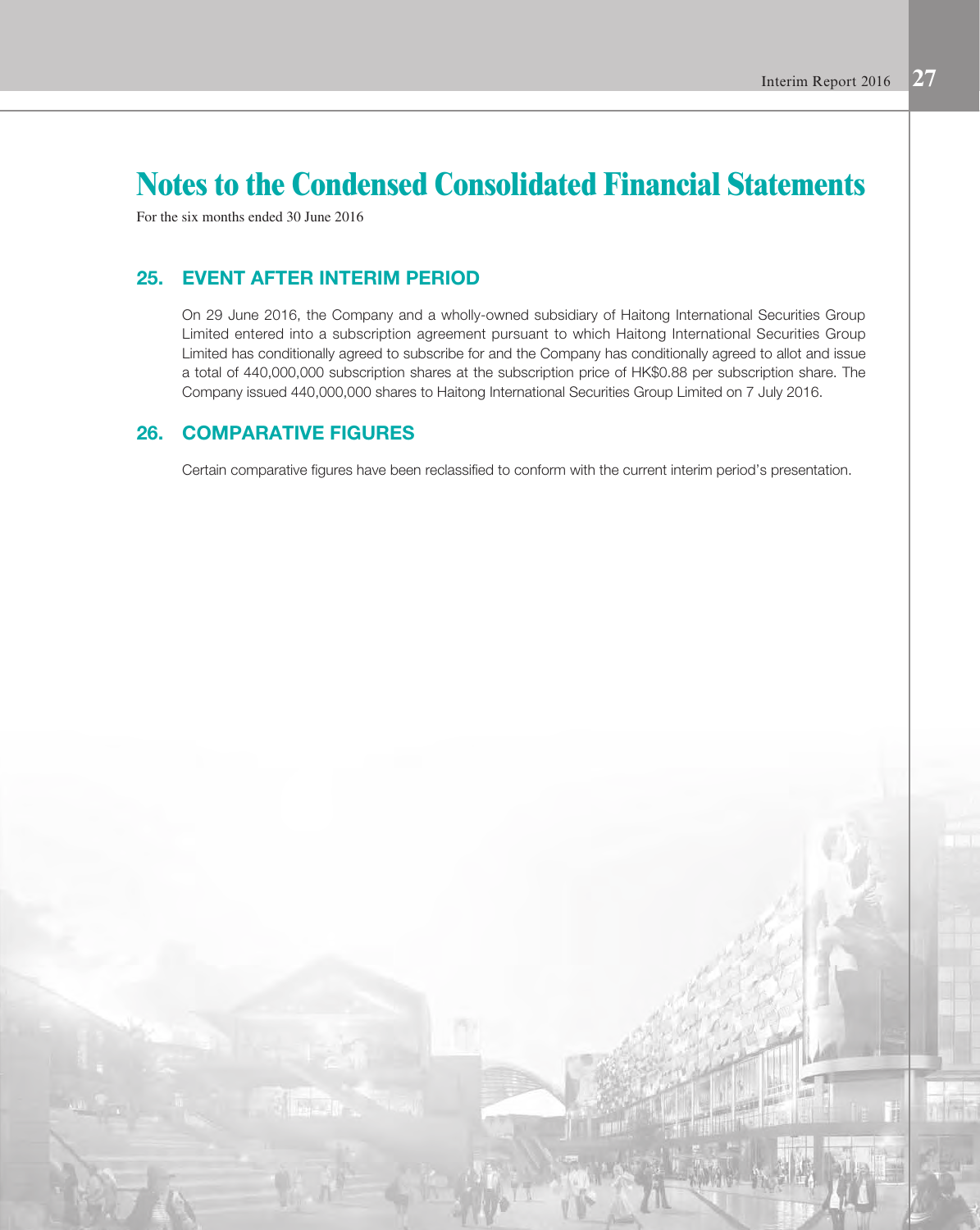#### CORPORATE OVERVIEW

The Group is principally engaged in the theme-based leisure and consumption business, focusing on the design, development and operation of integrated large-scale tourist complex projects in key cities in and outside the PRC that comprise of theme parks, hotels, shopping and leisure facilities, as well as other theme-based consumption such as food and beverages, edutainment and touring carnivals.

#### BUSINESS REVIEW

The Group's flagship project, Rio Carnival (Qingdao) is located in the Phoenix Island Tourist Resort Zone in Huangdao District, Qingdao city, Shandong province in the PRC and occupies an aggregate site area of approximately 350,000 square metres ("sq.m.") with a total gross floor areas ("GFA") of approximately 800,000 sq.m.. The Group believes that Rio Carnival (Qingdao) will be one of the first large-scale integrated commercial, residential and tourism complexes of its kind in China. It will include indoor and outdoor underwater ocean exploration theme parks, an upscale family-oriented hotel and a luxury hotel, an international premium brand outlet shopping mall, themed-street restaurant dining, a conference centre, a performance square for performances, concerts, sports matches and parades, and a world-class entertainment complex featuring the largest Lego education experience centre in China, one of the newest and largest DMAX cinema complexes in China (Jackie Chan Cinema), an indoor ice skating centre and a large sea-view ferris wheel. It is our aim for Rio Carnival (Qingdao) to become one of the China's premier tourist destinations.

The project commenced operations in May 2015 and is expected to be opened in phases. As part of its business model, the Group also develops and sells high-end coastal residential properties adjacent to its theme park, outlet mall and hotels in Rio Carnival (Qingdao). The residential properties occupied an aggregate site area of approximately 126,000 sq.m. with a total GFA of approximately 350,000 sq.m..

Since the acquisition of Nice Race Management Limited ("Nice Race") in mid 2015, the Group expanded into catering business and engaged in the operation of a diversified modern restaurant chain under the brand "Golden Jaguar (金 錢豹)". Nice Race is currently revamping and improving the business operations of the Golden Jaguar restaurants.

As at 30 June 2016, Nice Race operated 20 restaurants across 12 tier-1 and tier-2 cities in 11 provinces in the PRC. With the reputable brand of Golden Jaguar in the PRC, its nationwide network of restaurants and its experienced management team, the Group believes that there is growth potential in the catering sector, and the acquisition of Golden Jaguar restaurant chain complements our strategy, improves the Group's branding and network coverage in China, and increases the Group's cross-selling opportunities among its various businesses.

During the six months ended 30 June 2016, the Group derived most of its revenue from the following segments: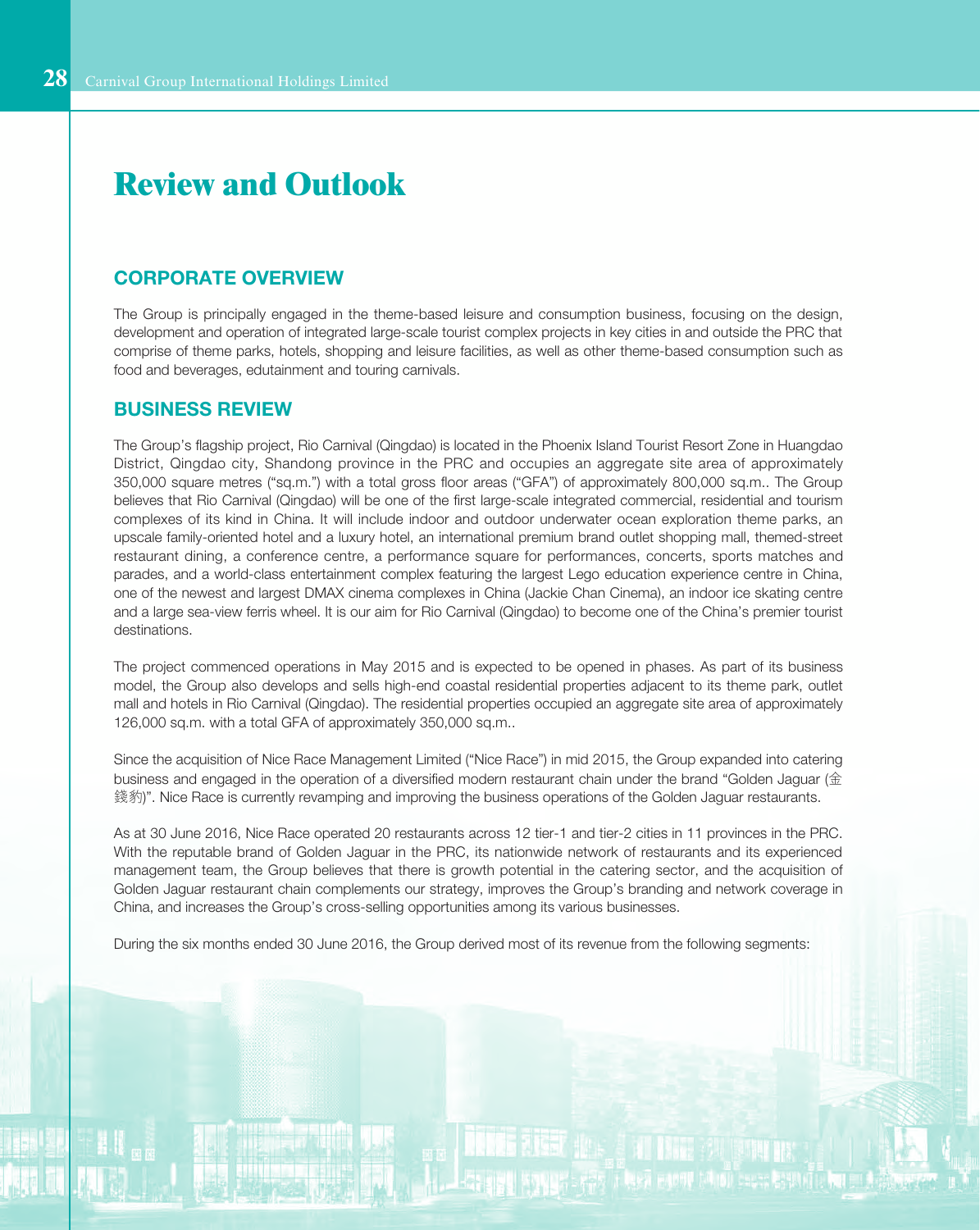#### Property Development and Investment

Revenue from the Group's property development and investment was approximately HK\$234.2 million for the six months ended 30 June 2016, compared to approximately HK\$248.7 million for the six months ended 30 June 2015. For the six months ended 30 June 2016, the revenue was mostly derived from the sale of residential units of the completed properties in Qingdao and Chengdu in the PRC.

#### Catering Business

Revenue from catering business was approximately HK\$260.6 million for the six months ended 30 June 2016 (six months ended 30 June 2015: Nil). The revenue was derived from the operation of restaurants providing buffet, banquet, exquisite dining and related service by Golden Jaguar which was acquired in 2015.

#### Trading and Investment business

The Group invested in Hong Kong's listed securities and financial instruments as short-term and medium-term investments. For the six months ended 30 June 2016, the Group recorded net realised gains and unrealised gains on investments of approximately HK\$1.9 million (six months ended 30 June 2015: approximately HK\$254.8 million).

#### FINANCIAL REVIEW

#### Financial Results

For the six months ended 30 June 2016, the Group recorded loss for the period of approximately HK\$154.3 million as compared to the profit of approximately HK\$83.3 million for the six months ended 30 June 2015. The loss was mainly due to the increase in selling and marketing expenses of approximately HK\$244.5 million and the increase in administrative expenses of approximately HK\$96.6 million. The increase in selling and marketing and administrative expenses was mainly arising from the acquisition of Nice Race which was offset by (i) the increase in gross profit of approximately HK\$27.8 million; (ii) the increase in other income of approximately HK\$17.5 million; (iii) the decrease in finance costs of approximately HK\$50.4 million; and (iv) the increase in income tax credit of approximately HK\$5.8 million.

#### Capital Structure, Liquidity and Financial Resources

As at 30 June 2016, the authorised share capital of the Company was HK\$5,000 million divided into 25,000,000,000 shares of HK\$0.2 each and the issued share capital of the Company was approximately HK\$3,121.5 million divided into 15,607,378,468 shares of HK\$0.2 each.

As at 30 June 2016, the current assets and current liabilities of the Group were approximately HK\$11,591.8 million (31 December 2015: approximately HK\$11,438.4 million) and approximately HK\$8,494.9 million (31 December 2015: approximately HK\$8,234.3 million), respectively. The liquidity ratio, which is calculated as current assets over current liabilities, was approximately 1.36 times as at 30 June 2016, as compared to that of approximately 1.39 times as at 31 December 2015.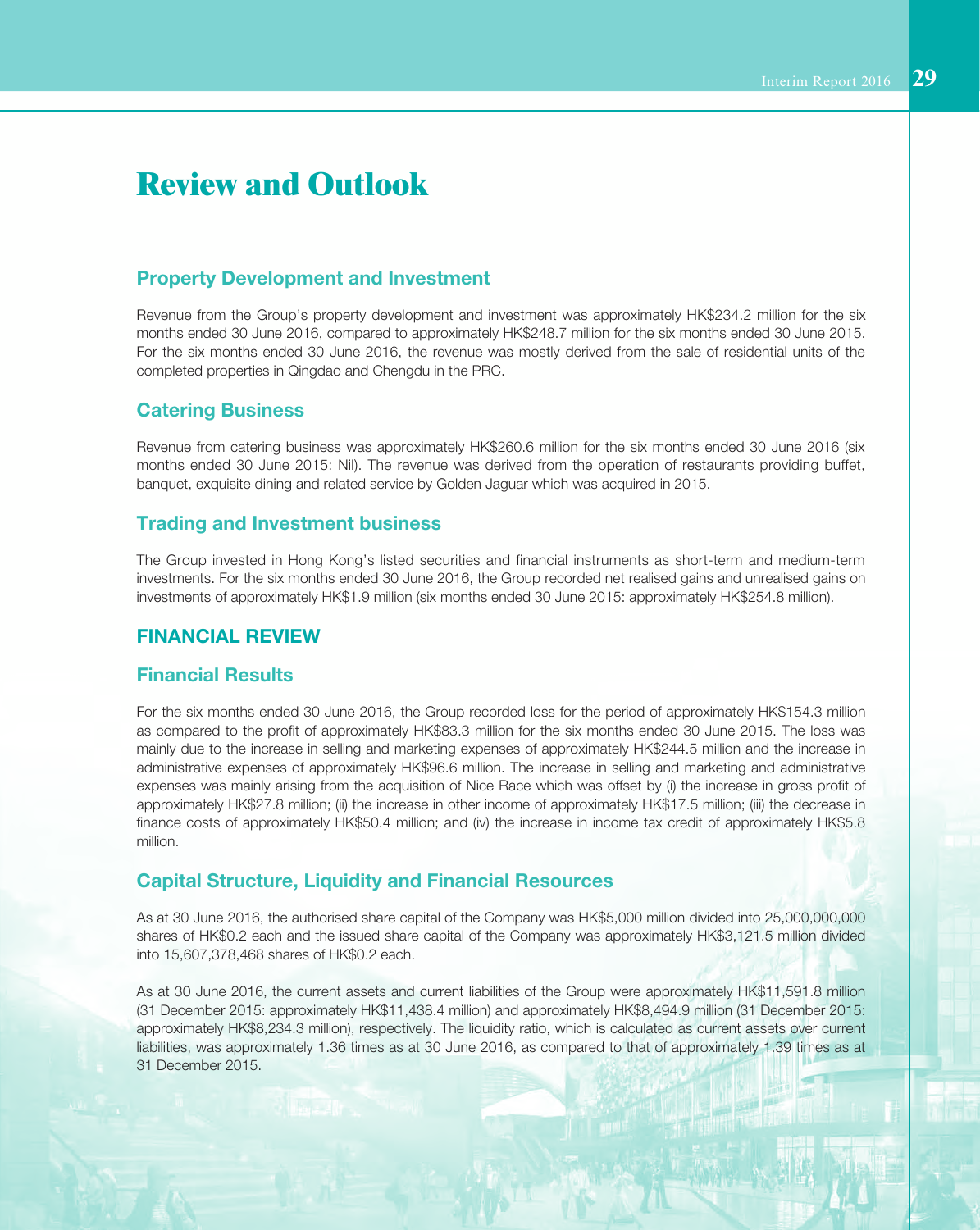As at 30 June 2016, the Group's total assets and total liabilities amounted to approximately HK\$23,621.0 million (31 December 2015: approximately HK\$23,020.4 million) and approximately HK\$16,216.6 million (31 December 2015: approximately HK\$15,934.1 million), respectively. The debt ratio, which is calculated based on total liabilities over total assets, was approximately 0.69 times as at 30 June 2016, as compared to that of approximately 0.69 times as at 31 December 2015.

The cash and bank deposits (including pledge bank deposits) as at 30 June 2016 was approximately HK\$2,628.9 million (31 December 2015: approximately HK\$3,089.3 million). The decrease was mainly due to project investments and investments in financial assets during the six months period ended 30 June 2016.

As at 30 June 2016, the net debt to equity ratio of the Group, expressed as a percentage of borrowings and longterm debts (including obligation under finance lease and convertible bonds) net of cash and bank deposits (including pledge bank deposits) over total equity, was approximately 107.1% (31 December 2015: approximately 100.6%). The increase in net debt to equity ratio was mainly due to the issuance of new borrowings proportionately more than equity placement proceeds during the six months ended 30 June 2016.

On 15 March 2016, the Company entered into a subscription agreement, pursuant to which the Company issued 8% listed senior bonds on 22 March 2016 in a principal amount of US\$180,000,000 ("2016 Senior Bonds"). The 2016 Senior Bonds will become due on 22 March 2019. The 2016 Senior Bonds was permitted for listing and dealing on 23 March 2016. The 2016 Senior Bonds bear interest at a rate of 8% per annum, payable semi-annually in arrears. The 2016 Senior Bonds are guaranteed by certain non-PRC subsidiaries of the Company and impose certain covenants on the Group, including maintenance of certain financial ratios.

On 13 June 2016, the Company and Elite Mile Investments Limited ("Elite Mile") entered into the placing agreement with Emperor Securities Limited, ABCI Securities Company Limited and AMTD Asset Management Limited who acted as the placing agents. The placing agents agreed to procure purchasers of not less than six independent professional, institutional and/or individual investors who and their ultimate beneficial owners are or will be third parties independent of the Company and its connected persons, to purchase up to 725,000,000 existing shares from Elite Mile at a price of HK\$0.95 per share. On the same day, the Company and Elite Mile entered into a subscription agreement, pursuant to which Elite Mile agreed to subscribe for such number of new ordinary shares at a subscription price which is equivalent to the placing price of HK\$0.95 per share. The closing price per share on 13 June 2016 was HK\$1.06. The Company issued 725,000,000 ordinary shares to Elite Mile on 21 June 2016 and raised a net proceeds of approximately HK\$674.5 million.

Certain of the Group's PRC subsidiaries entered into financing agreements including guarantees or security agreements with various PRC banks and financial institutions. These loans have original terms ranging from 12 months to 36 months and secured by pledge bank deposits of the Group.

As of 30 June 2016, the Group's PRC subsidiaries have total external borrowings of approximately HK\$6,014.1 million of which approximately HK\$3,759.4 million are secured by land-use rights, properties and personal guarantee provided by the Company's Chairman and Chief Executive Officer, Mr. King Pak Fu.

The principal amount outstanding under these loans in the PRC generally bear interest at fixed rates calculated by reference to the relevant bank's benchmark interest rate for such loans. Interest payments are payable on either monthly or quarterly basis and must be made on each payment date as provided in the particular loan agreement.

IN HONDA-575 I WA HOME MIND SON CON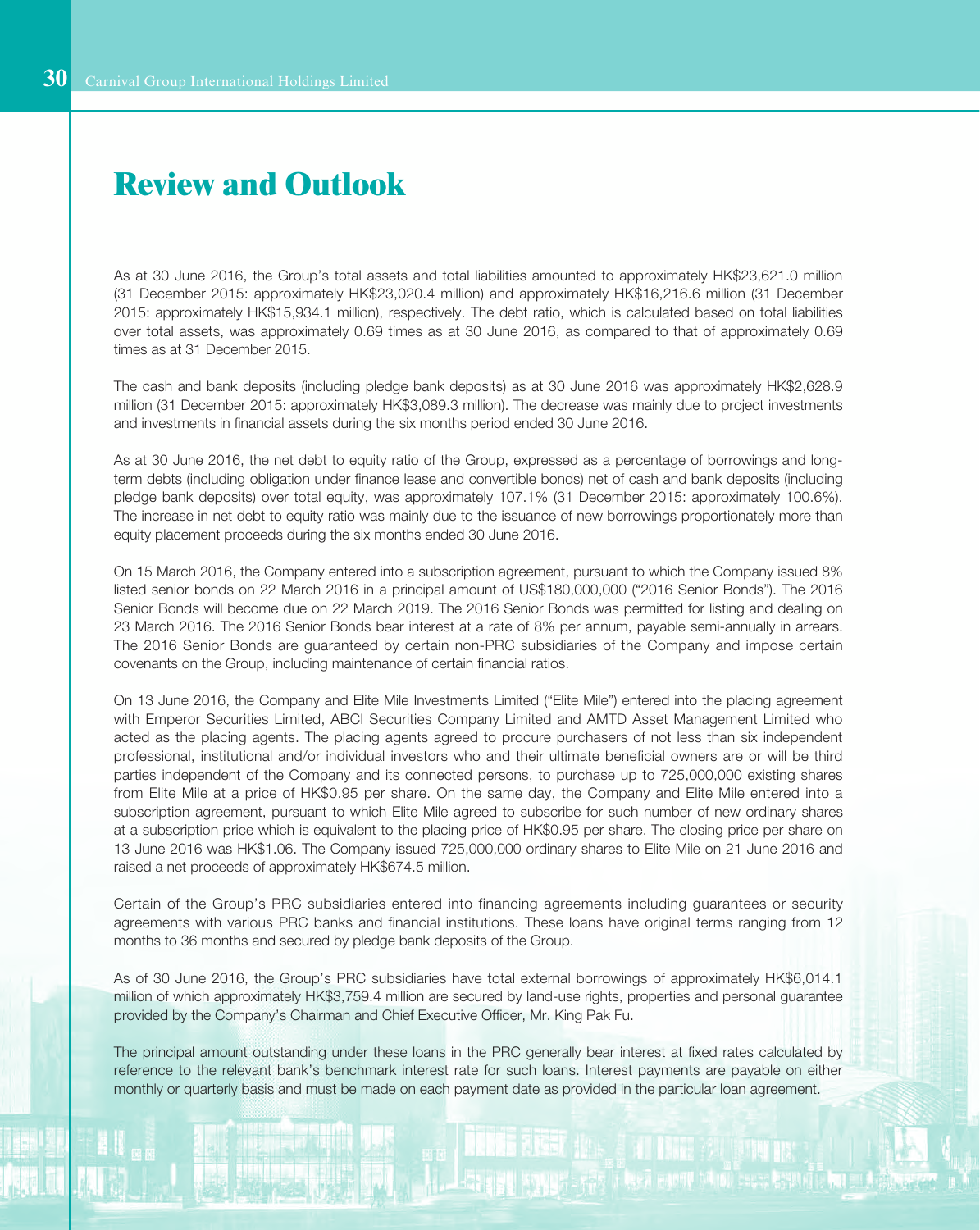### FOREIGN EXCHANGE EXPOSURE

Substantially all of the Group's sales and operating costs are denominated in the functional currency of each individual group entity i.e. Renminbi and Hong Kong dollar. As at 30 June 2016, except for the borrowings of principal amount of RMB100 million by the Company are denominated in Renminbi and the borrowing of principal amount of US\$465 million by the Company are denominated in United States Dollar, other borrowings or share placements denominated in the functional currency of each individual group entity. Accordingly, the Directors consider that the currency risk is low to moderate. The Group currently does not have a formal currency hedging policy in relation to currency risk. The Directors monitor the Group's exposure on an ongoing basis and will consider hedging the currency risk should the need arise.

### CONTINGENT LIABILITIES

As at 30 June 2016, the Group had no material contingent liabilities.

### CHARGES ON THE GROUP'S ASSETS

As at 30 June 2016, the Group's certain land-use rights, properties, bank deposits and equity securities listed in Hong Kong of approximately HK\$17,300.0 million (31 December 2015: approximately HK\$17,064.0 million) were pledged to banks and other financial institutions to secure certain loan facilities granted to the Group.

#### EMPLOYEE INFORMATION

As at 30 June 2016, the Group had 2,159 employees (30 June 2015: 356 employees). The employees of the Group are remunerated in accordance with their work experience, performance and prevailing industry practices. The remuneration policy and package of the Group are periodically reviewed by the management. For the six months ended 30 June 2016, the total staff costs of the Group were approximately HK\$114.5 million (six months ended 30 June 2015: approximately HK\$80.6 million), representing an increase of approximately 42.1% over the corresponding period of 2015. The increase in staff cost was mainly due to the acquisition of Nice Race in the second half of 2015.

|                                                                                                                  | <b>Unaudited</b><br>Six months ended 30 June |                           |  |
|------------------------------------------------------------------------------------------------------------------|----------------------------------------------|---------------------------|--|
|                                                                                                                  | 2016<br><b>HK\$'000</b>                      | 2015<br>HK\$'000          |  |
| Salaries and other benefits<br>Contributions to retirement benefit schemes<br>Equity settled share-based payment | 152,692<br>7,560<br>(45, 742)                | 40,768<br>1,597<br>38,216 |  |
| Total Employee benefits expenses                                                                                 | 114,510                                      | 80,581                    |  |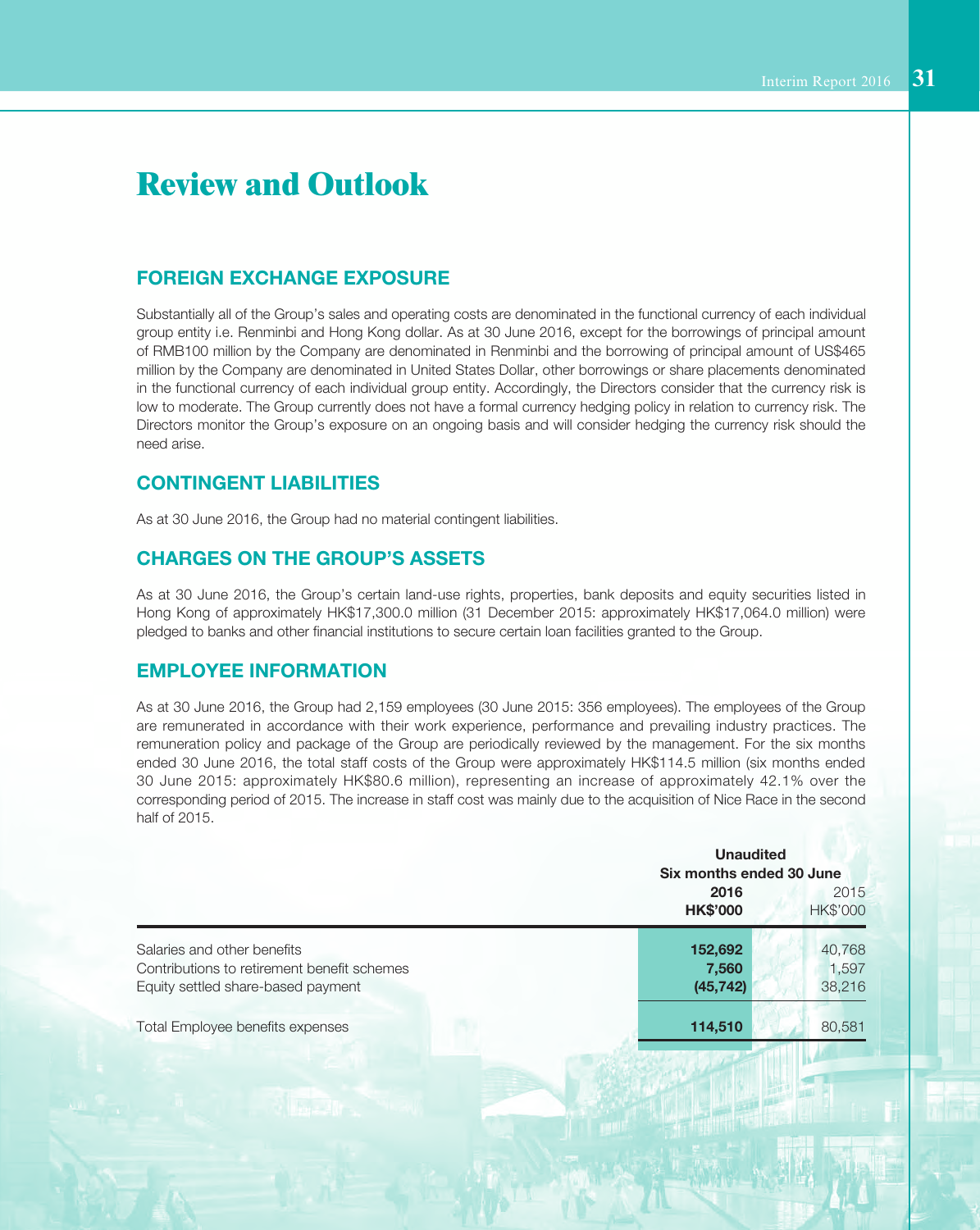#### DIRECTORS' AND CHIEF EXECUTIVES' INTERESTS AND SHORT POSITIONS IN SHARES AND UNDERLYING SHARES

As at 30 June 2016, the interests or short positions of the Directors and chief executives of the Company in the shares, underlying shares and debentures of the Company or any associated corporation (within the meaning of Part XV of the Securities and Futures Ordinance (Chapter 571, Laws of Hong Kong) ("SFO")), which were notified to the Company and the Stock Exchange pursuant to Divisions 7 and 8 of Part XV of the SFO (including interests or short positions which they are taken or deemed to have under such provisions of the SFO), or which were required, pursuant to section 352 of the SFO, to be entered in the register referred to therein, or which were required, pursuant to the Model Code for Securities Transactions by Directors of Listed Issuers ("Model Code") as set out in Appendix 10 to Listing Rules, are set out below:

| <b>Name of Directors</b>        | Capacity                               | Long position/<br><b>Short position</b> | <b>Ordinary shares</b><br>(no. of shares) | Derivative shares<br>(no. of shares) | <b>Total number</b><br>of shares held | Approximate<br>percentage<br>of the issued<br>share capital<br>of the Company | <b>Notes</b>   |
|---------------------------------|----------------------------------------|-----------------------------------------|-------------------------------------------|--------------------------------------|---------------------------------------|-------------------------------------------------------------------------------|----------------|
| Mr. King Pak Fu<br>("Mr. King") | Interest of controlled<br>corporations | Long position                           | 10,630,478,614                            |                                      | 10,630,478,614                        | 68.11                                                                         |                |
|                                 | Interest of controlled<br>corporations | Short position                          |                                           | 150,000,000                          | 150,000,000                           | 0.96                                                                          | $\overline{2}$ |
| Mr. Meng Cai<br>("Mr. Meng")    | Beneficial owner                       | Long position                           |                                           | 50,000,000                           | 50,000,000                            | 0.32                                                                          | 3              |

Notes:

- 1. (i) 6,188,026,998 ordinary shares are held through Better Joint Venture Limited ("Better Joint"), a company incorporated in the British Virgin Islands with limited liability which is wholly and beneficially owned by Mr. King; (ii) 1,295,038,846 ordinary shares are held through Glory Merit International Holdings Limited ("Glory Merit"), a company incorporated in the British Virgin Islands with limited liability which is beneficially owned as to 99% by Mr. King; (iii) 2,031,482,970 ordinary shares are held through Elite Mile Investments Limited ("Elite Mile"), a company incorporated in the British Virgin Islands with limited liability which is wholly and beneficially owned by Mr. King; (iv) 1,115,929,800 shares are held through Sino Wealthy Limited ("Sino Wealthy"), a company which is wholly-owned by Bremwood Holdings Limited ("Bremwood Holdings"), which is in turn wholly-owned by Gauteng Focus Limited ("Gauteng Focus"), which is in turn wholly-owned by Rentian Technology Holdings Limited ("Rentian Technology"), a company which is held as to 50.42% by Mystery Idea Limited ("Mystery Idea"), a company wholly-owned by Mr. King.
- 2. These 150,000,000 derivative shares are held through Sino Wealthy.

3. These 50,000,000 derivative shares are derived from the interest in 50,000,000 share options granted by the Company to Mr. Meng exercisable into 50,000,000 ordinary shares of the Company.

Save as disclosed above, none of the Directors, chief executives of the Company or their associates had any interests or short positions in any shares, underlying shares and debentures of the Company or any of its associated corporations as defined in Part XV of the SFO as recorded in the register to be kept under section 352 of the SFO or as otherwise notified to the Company and the Stock Exchange pursuant to the Model Code as at 30 June 2016.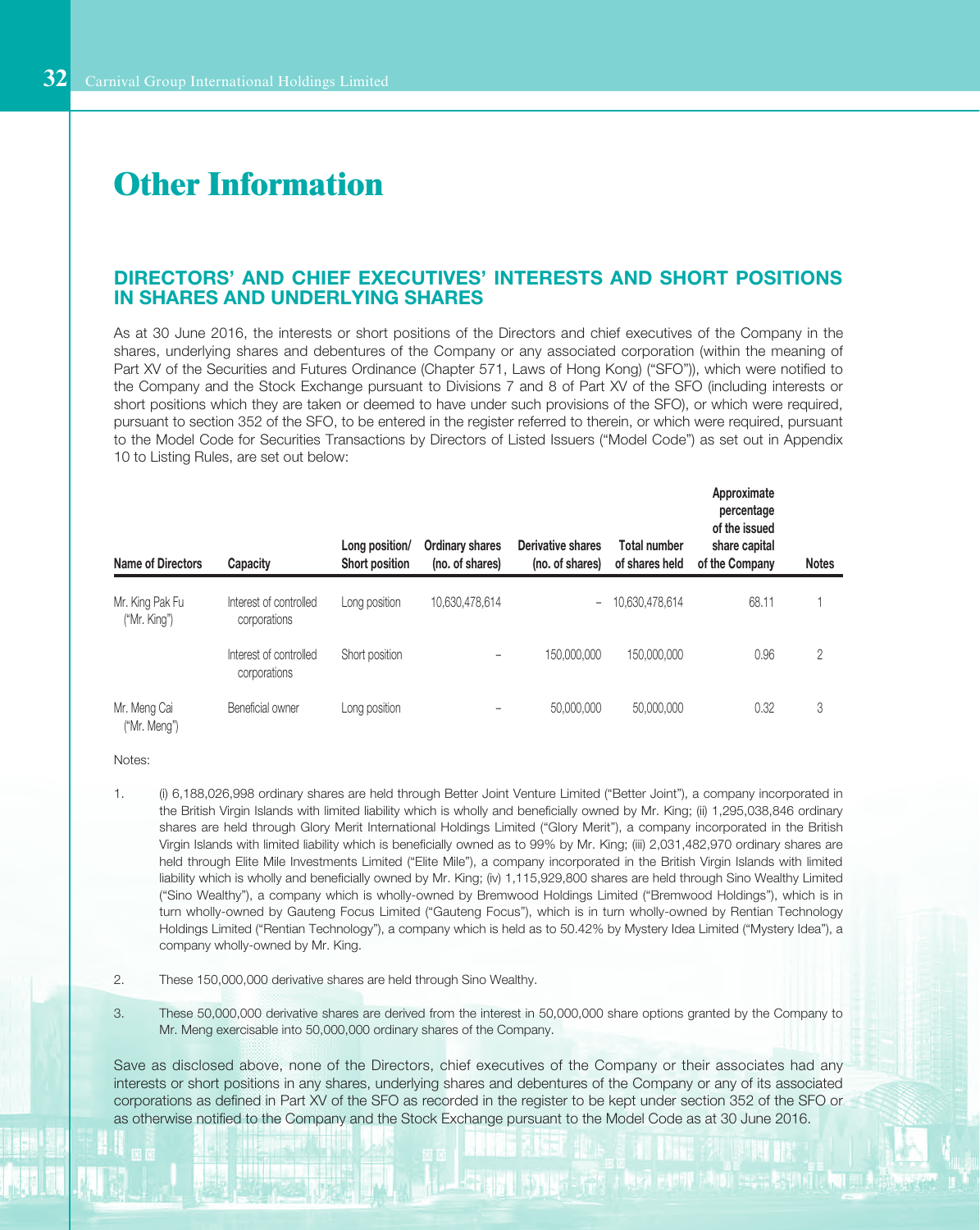### SUBSTANTIAL SHAREHOLDERS' INTERESTS AND SHORT POSITIONS IN SHARES AND UNDERLYING SHARES

As at 30 June 2016, the register of substantial shareholders maintained by the Company pursuant to section 336 of the SFO shows that other than the interests of the Directors and the chief executives, the following shareholders had notified the Company of relevant interests or short position in shares and underlying shares of Company as follows:

| Name of<br><b>Shareholders</b> | Capacity         | Long position/<br><b>Short position</b> | <b>Ordinary shares</b><br>(no. of shares) | Derivative shares<br>(no. of shares) | <b>Total number</b><br>of shares held | Approximate<br>percentage<br>of the issued<br>share capital<br>of the Company | <b>Notes</b>   |
|--------------------------------|------------------|-----------------------------------------|-------------------------------------------|--------------------------------------|---------------------------------------|-------------------------------------------------------------------------------|----------------|
| Better Joint                   | Beneficial owner | Long position                           | 6,188,026,998                             | $\qquad \qquad -$                    | 6,188,026,998                         | 39.65                                                                         |                |
| Glory Merit                    | Beneficial owner | Long position                           | 1,295,038,846                             | $\overline{\phantom{m}}$             | 1,295,038,846                         | 8.30                                                                          | $\overline{2}$ |
| Elite Mile                     | Beneficial owner | Long position                           | 2,031,482,970                             | $\qquad \qquad -$                    | 2,031,482,970                         | 13.02                                                                         | 3              |
| Sino Wealthy                   | Beneficial owner | Long position<br>Short position         | 1,115,929,800                             | $\qquad \qquad -$<br>150,000,000     | 1,115,929,800<br>150,000,000          | 7.15<br>0.96                                                                  | 4<br>4         |

#### Notes:

- 1. Better Joint is the legal and beneficial owner of 6,188,026,998 ordinary shares. Better Joint is wholly and beneficially owned by Mr. King. By virtue of the SFO, Mr. King is deemed to be interested in those shares held by Better Joint.
- 2. Glory Merit is the legal and beneficial owner of 1,295,038,846 ordinary shares of the Company. Glory Merit is beneficially owned as to 99% by Mr. King. By virtue of the SFO, Mr. King is deemed to be interested in those shares held by Glory Merit.
- 3. Elite Mile is the legal and beneficial owner of 2,031,482,970 ordinary shares of the Company. Elite Mile is wholly and beneficially owned by Mr. King. By virtue of the SFO, Mr. King is deemed to be interested in those shares held by Elite Mile.
- 4. Sino Wealthy is the legal and beneficial owner of 1,115,929,800 ordinary shares and 150,000,000 derivative shares of the Company. Sino Wealthy is wholly-owned by Bremwood Holdings, which is in turn wholly-owned by Gauteng Focus, which is in turn wholly-owned by Rentian Technology, a company which is held as to 50.42% by Mystery Idea, which in turn is wholly-owned by Mr. King. By virtue of the SFO, Mr. King is deemed to be interested in those shares held by Sino Wealthy.

Save as disclosed above, no other parties were recorded in the register of the Company required to be kept under section 336 of the SFO as having interests or short positions in the shares or underlying shares of the Company as at 30 June 2016.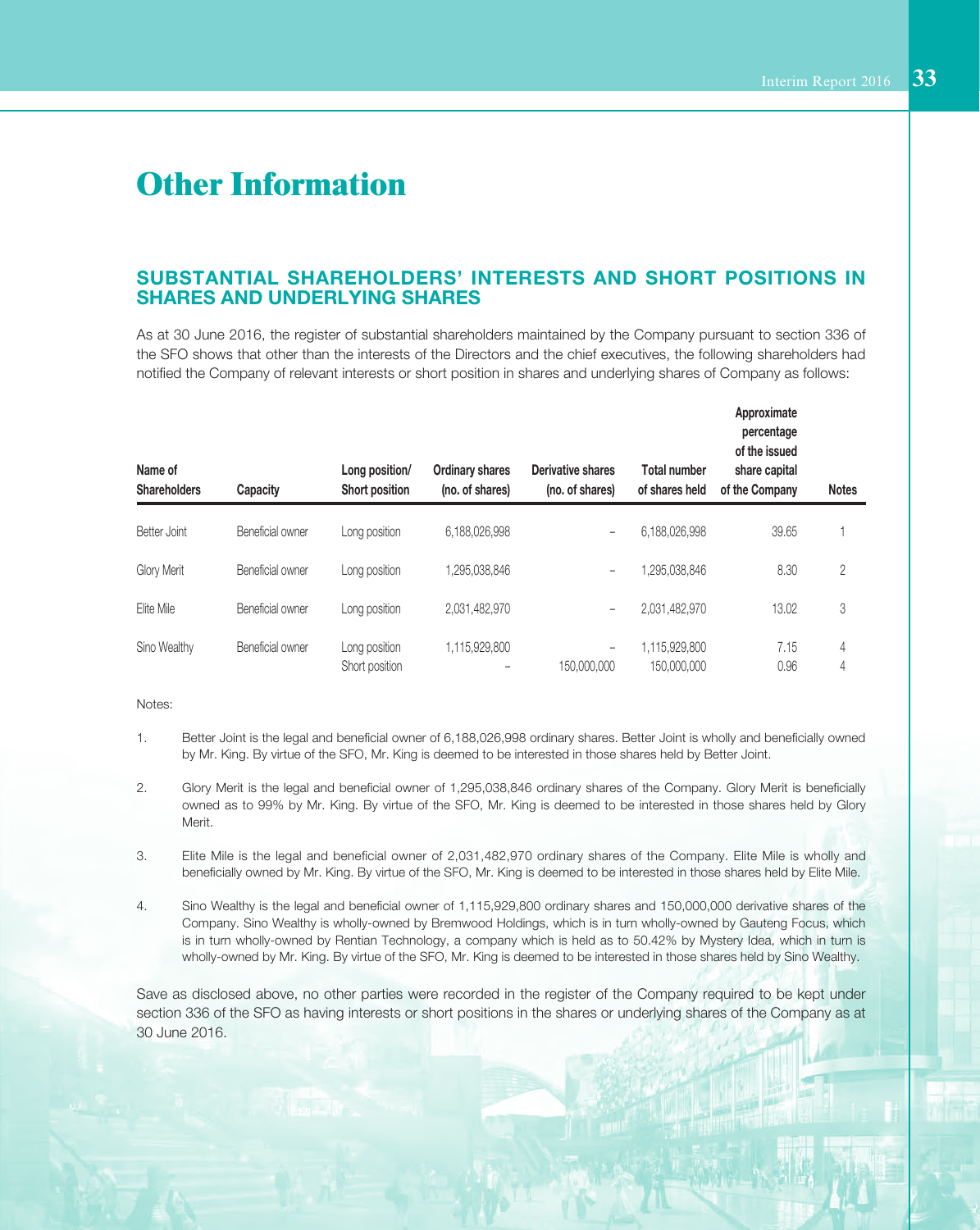### SHARE OPTION SCHEME

The Company adopted a share option scheme (the "Share Option Scheme") at the annual general meeting of the Company held on 31 May 2013. Pursuant to the Share Option Scheme, the Board may at its discretion offer options to any eligible participants including, but not limited to, any person being an employee, executive directors, or nonexecutive directors (including independent non-executive directors) of the Group or any invested entity and any supplier, adviser or consultant to any area of business or business development of any member of the Group or any invested entity.

Details of movement of the share options during the six months ended 30 June 2016 under the Share Option Scheme are as follows:

|                                                               |                                        | Number of share options         |                                          |                                |                                      |                                    |                                                                              |                                        |
|---------------------------------------------------------------|----------------------------------------|---------------------------------|------------------------------------------|--------------------------------|--------------------------------------|------------------------------------|------------------------------------------------------------------------------|----------------------------------------|
| Name or<br>category of<br>participant                         | Outstanding<br>as at<br>1 January 2016 | Granted<br>during<br>the period | <b>Exercised</b><br>during<br>the period | Lapsed<br>during<br>the period | Outstanding<br>as at<br>30 June 2016 | <b>Exercise</b><br>price<br>$(HK\$ | Date of<br>Grant                                                             | Exercisable<br>Period                  |
| <b>Director/Former Director</b><br>Mr. Meng Cai               |                                        | 50,000,000                      |                                          |                                | 50,000,000                           | 1.022                              | 10 May 2016                                                                  | 10 May 2018 to<br>9 May 2021           |
| Mr. Leung Wing<br>Cheong Eric<br>(resigned on<br>26 May 2016) | 129,138,840                            |                                 | $\overline{\phantom{0}}$                 | (129, 138, 840)                |                                      | 0.63                               | 26 May 2014                                                                  | 26 May 2016 to<br>30 May 2023          |
|                                                               | 137,788,840                            |                                 | $\overline{a}$                           | (137, 788, 840)                |                                      | 1.596                              | 8 June 2015                                                                  | 8 June 2015 to<br>30 May 2023          |
| <b>Employees</b>                                              | 98,500,000                             |                                 |                                          | (7,000,000)                    | 91,500,000                           | 1.264                              | 29 September 2014                                                            | 1 October 2016 to<br>30 September 2019 |
|                                                               | 40,000,000                             |                                 |                                          |                                | 40,000,000                           | 1.37                               | 16 March 2015                                                                | 17 March 2017 to<br>16 March 2020      |
|                                                               |                                        | 30,000,000                      |                                          |                                | 30,000,000                           | 1.078                              | 6 April 2016                                                                 | 6 April 2018 to<br>5 April 2021        |
|                                                               |                                        | 40,000,000                      |                                          |                                | 40,000,000                           | 1.06                               | 7 June 2016                                                                  | 7 June 2018 to<br>6 June 2021          |
| <b>Total</b>                                                  | 405,427,680                            | 120,000,000                     | $\overline{\phantom{0}}$                 | (273, 927, 680)                | 251,500,000                          |                                    |                                                                              |                                        |
| 昭開                                                            |                                        |                                 |                                          |                                | 1162                                 |                                    | <b>ATT THE</b><br><b>THE START CARD OF A REAL PROPERTY AND REAL PROPERTY</b> | <b>SHIPS</b>                           |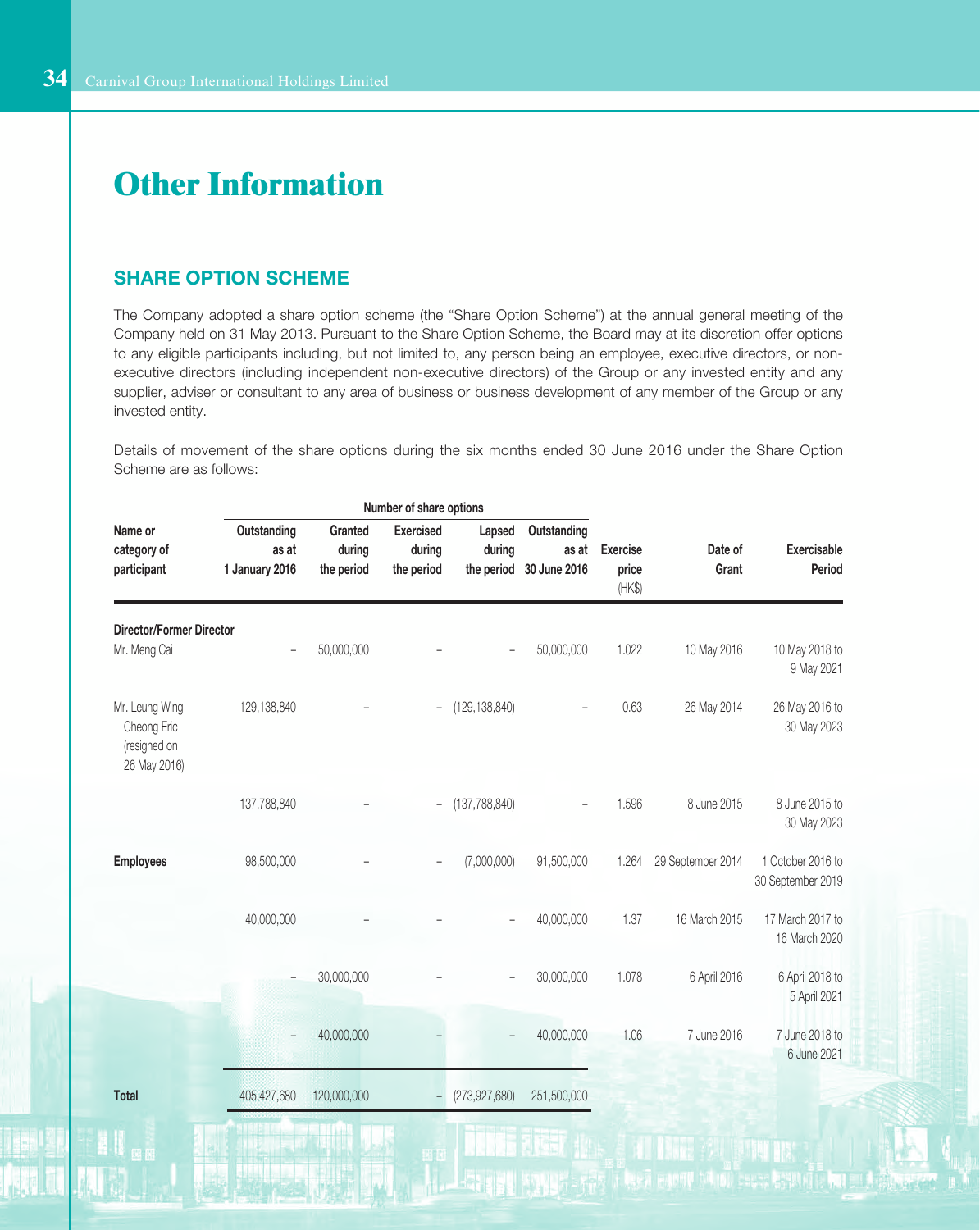#### PURCHASE, SALE OR REDEMPTION OF LISTED SECURITIES OF THE **COMPANY**

On 14 April 2016, a subsidiary of the Company repurchased an aggregate principal amount of RMB400,000,000 of the RMB500,000,000 11.5% Senior Bonds due 2016 issued by the Company (stock code: 85707) on the Stock Exchange. The aggregate price paid for the repurchase (excluding expenses) was RMB400,000,000.

Save as disclosed above, neither the Company nor any of its subsidiaries purchased, sold or redeemed any of the Company's listed securities during the six months ended 30 June 2016.

#### CORPORATE GOVERNANCE PRACTICES

The Company is committed to maintain good corporate governance practices and procedures to ensure the integrity, transparency and quality of disclosure in order to enhance the shareholders' value.

The Company has adopted the code provisions set out in the Corporate Governance Code (the "CG Code") as set out in Appendix 14 to the Listing Rules as its own code of corporate governance.

In the opinion of the Directors, during the six months ended 30 June 2016, the Company was in compliance with all code provisions set out in the CG Code except for the deviation of code provision A.2.1 of the CG Code that the role of chairman and chief executive officer should be separate and should not be performed by the same individual. Following the resignation of Mr. Leung Wing Cheong Eric, the former Chief Executive Officer of the Company on 26 May 2016, the Company appointed Mr. King Pak Fu, the Chairman of the Board and an executive Director as the Chief Executive Officer of the Company with effect from 26 May 2016. The Board believes that vesting the roles of both Chairman and Chief Executive Officer in the same person has the benefit of ensuring consistent leadership within the Group and enables more effective and efficient overall strategic planning for the Group. The Board believes that the balance of power and authority for the present arrangement will not be impaired and is adequately ensured by current Board which comprises experienced and high calibre individuals with sufficient number thereof being independent non-executive Directors.

#### CHANGES OF INFORMATION IN RESPECT OF DIRECTOR

Below are the change in Director's information required to be disclosed pursuant to Rule 13.51B (1) of the Listing Rules.

Mr. Chan Wai Cheung Admiral, an independent non-executive Director, resigned as an independent non-executive director of Jia Meng Holdings Limited (stock code: 8101), a company listed on the Growth Enterprise Market of the Stock Exchange on 23 May 2016.

### MODEL CODE FOR SECURITIES TRANSACTIONS BY DIRECTORS

The Company has adopted the Model Code as the code of conduct regarding securities transactions by the Directors. Having made specific enquiry of all Directors, the Company confirmed that all Directors have complied with the required standards as set out in the Model Code during the six months ended 30 June 2016.